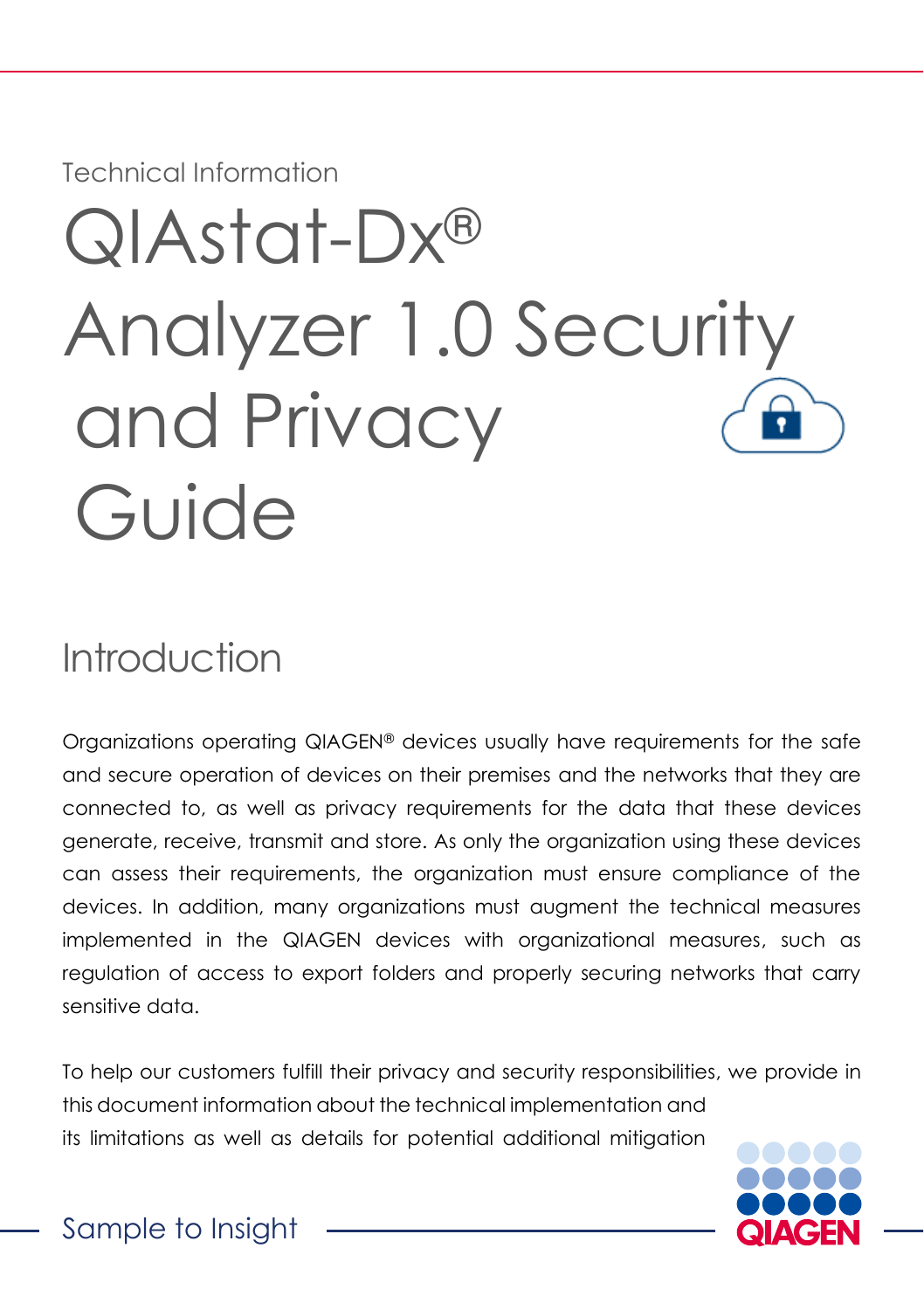measures that can be taken in the case that our technical measures cannot fully mitigate potential issues.

This privacy and security guide will help you install, configure, operate and maintain your devices safely and securely and in compliance with your data protection regulations.

Although we aim to provide all important aspects in this guide, there may be necessary information that is not included. If you require any additional information, contact QIAGEN Technical Support (for contact information, visit [www.qiagen.com/service-and-support/contact/technical-support/\)](http://www.qiagen.com/service-and-support/contact/technical-support/).

### About this guide

As manufacturer of medical devices, we design, implement and verify our products in the context of cybersecurity. To take advantage of these security features, it is important that our products are installed, configured and maintained securely at your site. This guide offers the necessary information to those persons and organizations who are responsible for ensuring secure operation of the device.

In particular, the following must be ensured:

- ⚫ Confidentiality of customer and patient data
- ⚫ Integrity of the product and produced data
- Availability of the intended functionality

The below are requirements for ensuring secure operation:

- The system must allow control of user access.
- ⚫ Information about data in transfer and at rest must be provided.
- ⚫ Back-up and recovery capabilities must be available.
- ⚫ Responsibility disclosure for users and service personnel must be available.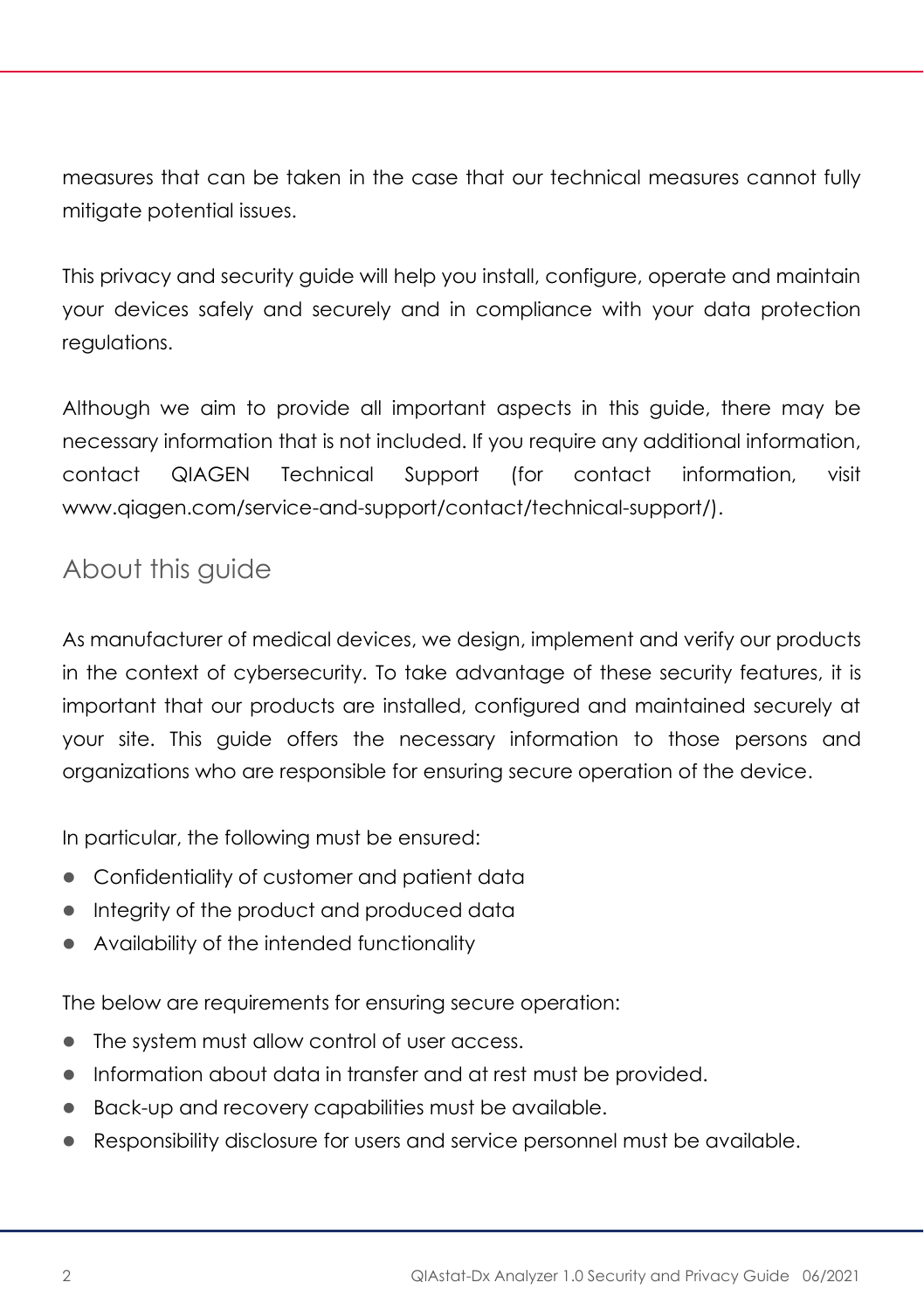This guide also aims provide all security information necessary for selecting and purchasing the medical device.

# Contacting QIAGEN regarding product security

Please report any security or privacy issues in conjunction with our products to QIAGEN Technical Support. You can find contact information at [www.qiagen.com/service-and-support/contact/technical-support/.](http://www.qiagen.com/service-and-support/contact/technical-support/)

# Purpose of this Document

This security and privacy guide presents the technical aspects of the QIAstat-Dx Analyzer 1.0 that are relevant for IT security and data privacy. This information is intended to support secure installation, configuration, maintenance and operation. This document can also be used by QIAGEN personnel to support the procurement process.

# Security Program

Customer security and privacy requirements are important input for our product development. QIAGEN's security program covers the entire process, including the secure product development lifecycle — from design with security testing to secure integration and operation in the customer environment.

The secure product development lifecycle contains the following:

- Threat assessment and cybersecurity risk management
- ⚫ Automated code analysis
- ⚫ Test activities based on the results of these assessments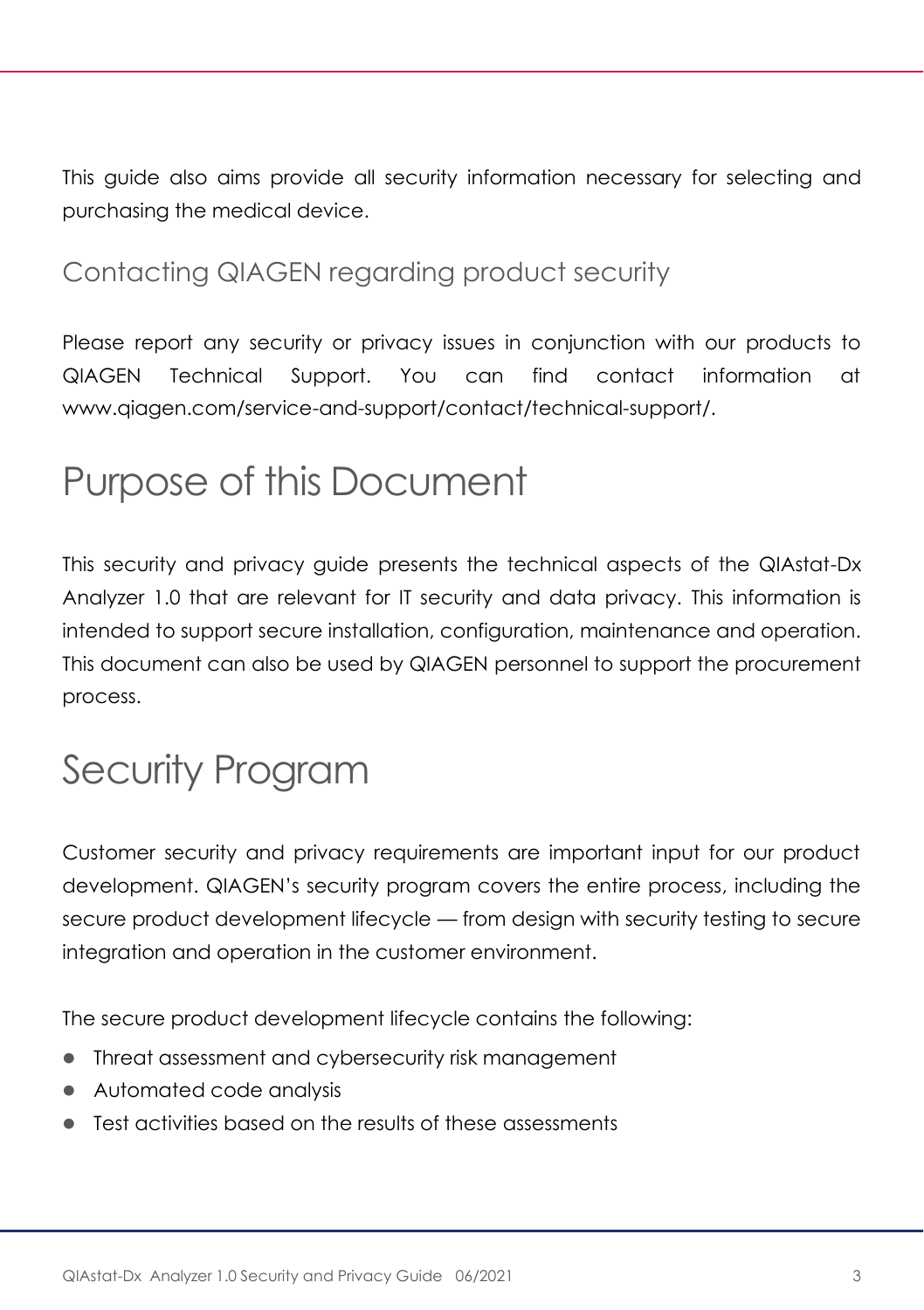- ⚫ System hardening and secure configuration
- Update planning

QIAGEN is dedicated to continually improving our security efforts.

# System Information

### System name

#### QIAstat-Dx Analyzer 1.0



Figure 1. QIAstat-Dx Analyzer 1.0.

The QIAstat-Dx Analyzer 1.0, in combination with QIAstat-Dx assay cartridges, uses real-time PCR to detect pathogen nucleic acids in human biological samples. The QIAstat-Dx Analyzer 1.0 and cartridges are designed as a closed system that enables hands-free sample preparation followed by detection and identification of pathogen nucleic acids. Samples are inserted into a QIAstat-Dx assay cartridge that contains all reagents necessary to isolate and amplify nucleic acids from the sample. Detected real-time amplification signals are interpreted by the integrated software and are reported via an intuitive user interface.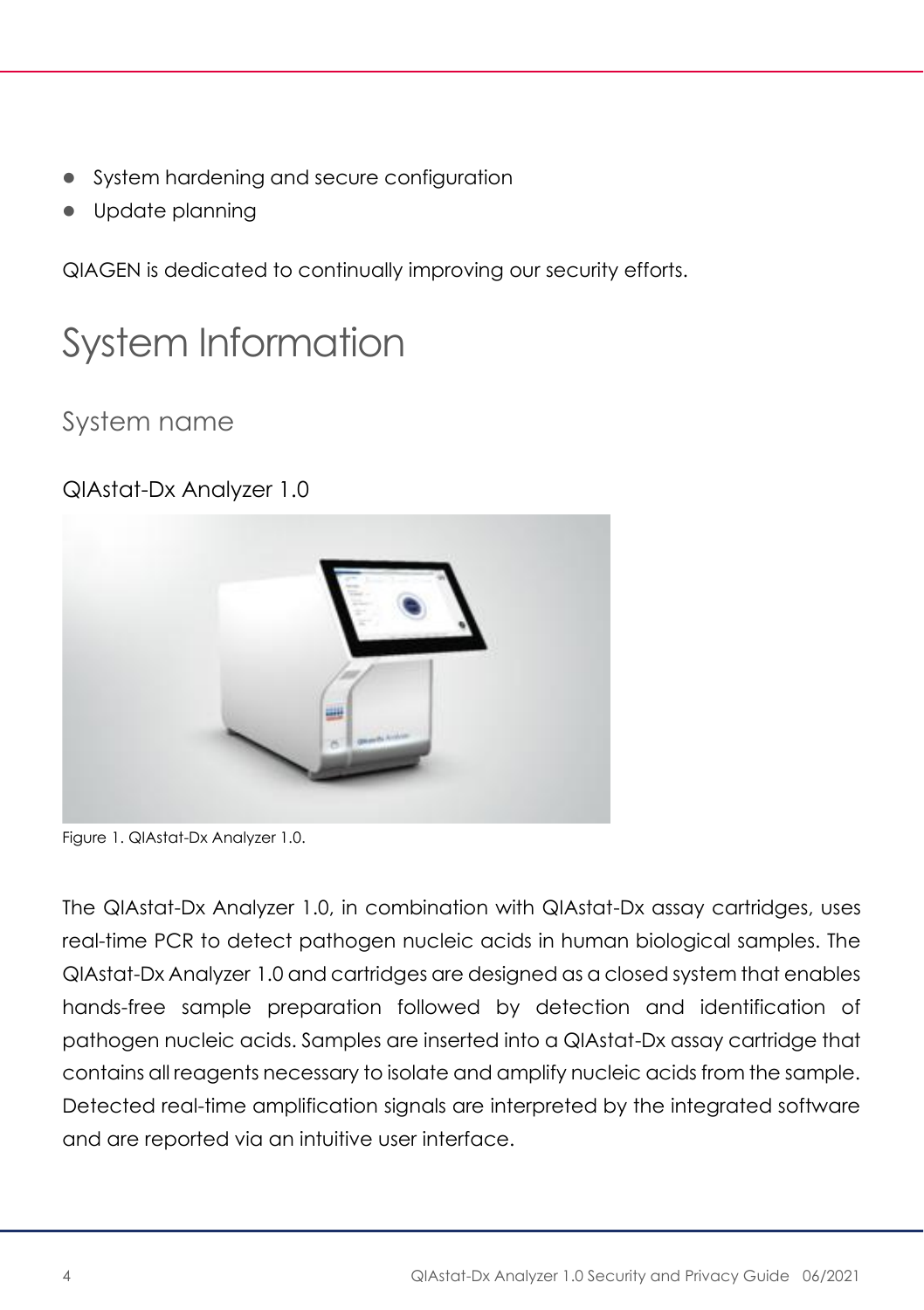The QIAstat-Dx Analyzer 1.0 consists of an Operational Module and one to four Analytical Modules. The Operational Module hosts software that provides connectivity to the Analytical Module and enables user interaction with the QIAstat-Dx Analyzer 1.0. The Analytical Module contains the hardware and software for sample testing and analysis.



Figure 2. **Network diagram.**

#### Hardware specifications

The QIAstat-Dx Analyzer 1.0 includes the following elements:

- ⚫ Touchscreen for user interaction with the QIAstat-Dx Analyzer 1.0
- ⚫ Bar code reader for identification of samples, patients, users and QIAstat-Dx assay cartridges
- USB ports for assay and system upgrades, document export and printer connectivity (one port on the front and three on the back)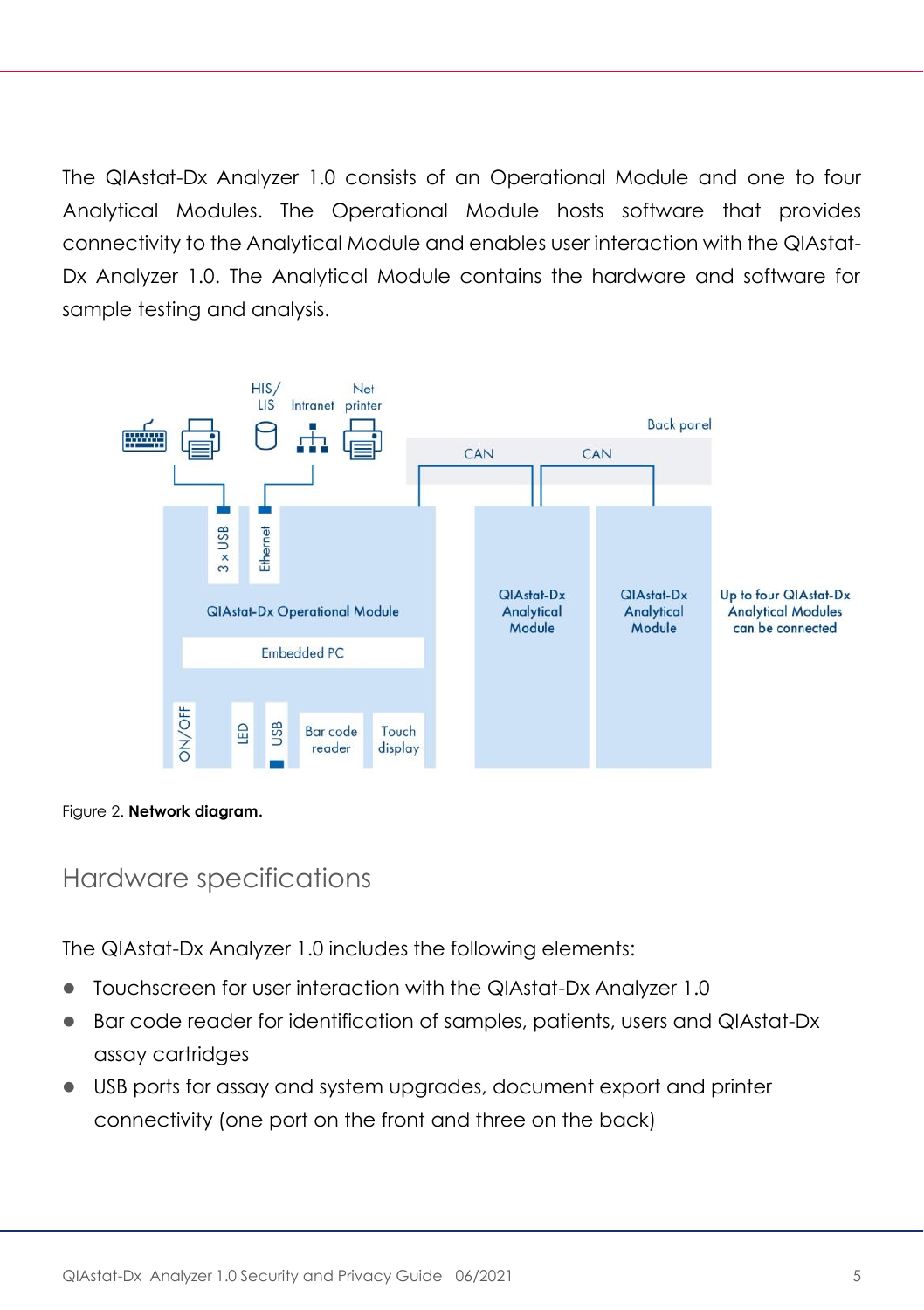- Cartridge entrance port for inserting QIAstat-Dx assay cartridges into the QIAstat-Dx Analyzer 1.0
- ⚫ Ethernet connector for network connectivity

The Operational Module embeds an ARM Cortex A8 (TI AM335x), a 32-bit RISC CPU with 720 MHz or faster and up to 1 GHz and 1 GB RAM.

### Information Security Model

The QIAstat-Dx Analyzer 1.0 provides built-in security measures for enabling the following:

- Confidentiality
- Integrity
- ⚫ Availability

With the built-in user management, access can be controlled according to customer needs. Role-based privilege management ensures authorization based on privileges that are tailored to the user's responsibility. The system log and support package features provide insights to the use of the system. The availability of the QIAstat-Dx Analyzer 1.0 is supported with the backup and restore functionality. In the event of a disaster in which the system is rendered inoperable, operation can be resumed in a timely manner.

#### <span id="page-5-0"></span>Operating system

The following tables and sections provide information about the capabilities or options of the underlying operating system (OS).

The QIAstat-Dx Analyzer 1.0 is an embedded system running in kiosk mode. The QIAstat-Dx Analyzer 1.0 application starts immediately after powering on the instrument. The underlying operating system cannot be accessed directly. Instead,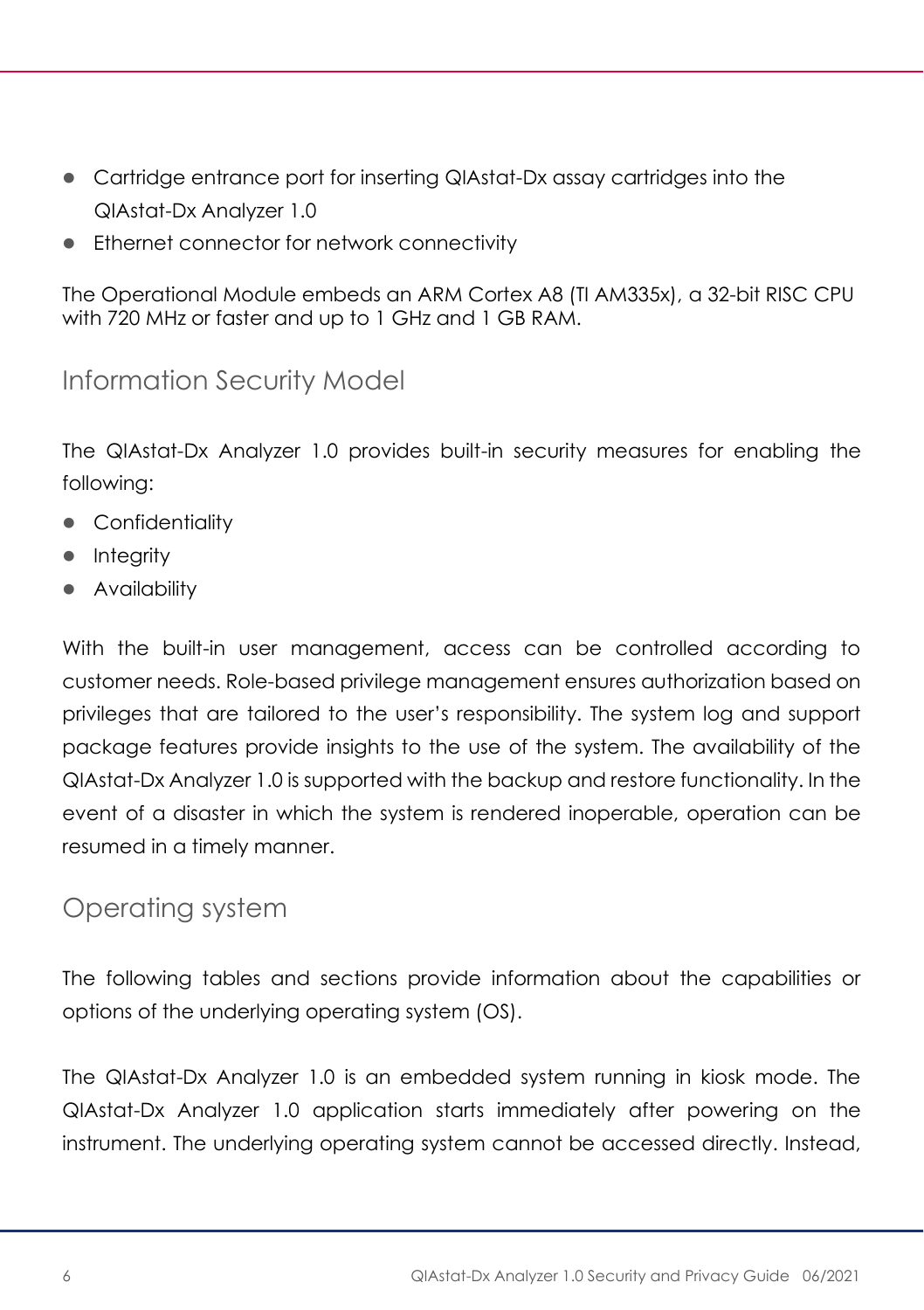all necessary configurations are exposed using the QIAstat-Dx Analyzer 1.0 application.

| Aspect                          | Comments                                                                                                                                                                                                                                                                                                                       |  |  |
|---------------------------------|--------------------------------------------------------------------------------------------------------------------------------------------------------------------------------------------------------------------------------------------------------------------------------------------------------------------------------|--|--|
| Operating system                | Linux System emlix GmbH.                                                                                                                                                                                                                                                                                                       |  |  |
| Patch policy                    | Patches are distributed during the routine system updates, which are available<br>on www.qiagen.com or from QIAGEN Technical Service.                                                                                                                                                                                          |  |  |
| <b>Network</b><br>configuration | Network configuration is accomplished with optional IPv4 or IPv6 and is DNS<br>configurable.                                                                                                                                                                                                                                   |  |  |
| <b>DHCP</b> requirements        | IPv4 via DHCP is possible                                                                                                                                                                                                                                                                                                      |  |  |
| Hardening                       | Hardening involves the following:<br>File sharing is not provided by default.<br>No unneeded ports are open.<br>All unneeded services and application are deleted or disabled.<br>Applications cannot be auto-started from external media.<br>Support of USB-based ethernet devices, WLAN and or Bluetooth is not<br>provided. |  |  |
| Customer-supplied<br>software   | No customer-supplied software can be installed.                                                                                                                                                                                                                                                                                |  |  |

<span id="page-6-0"></span>**Table 1. Quick summary of some aspects of the operating system software**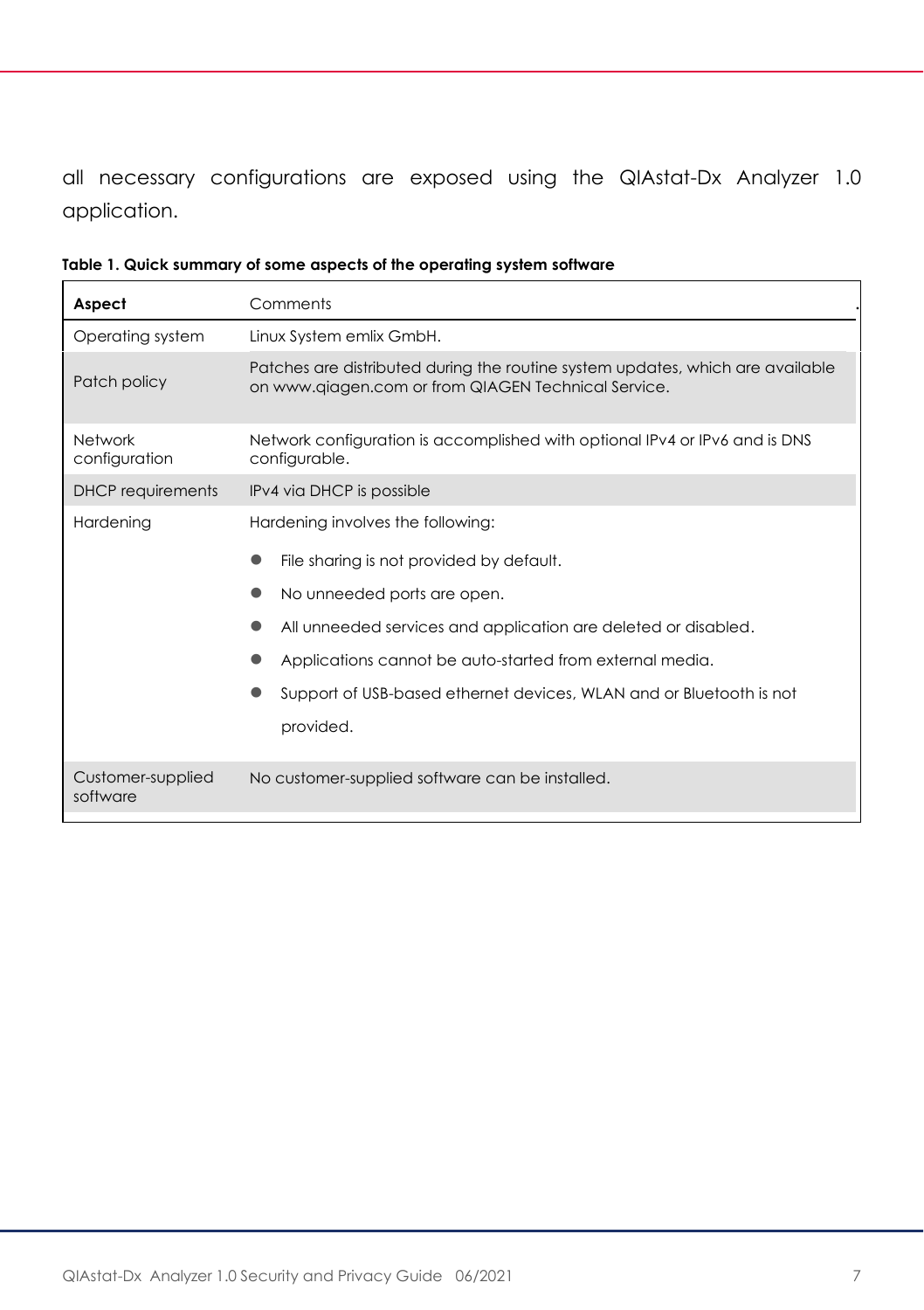Third-party software

All software components used are part of the QIAstat-Dx application software package or preinstalled on the hardware modules. The following third-party components are used in software version 1.4 of the Operational Module of QIAstat-Dx Analyzer 1.0.

**Table 2. Third-party components used in the software, version 1.4, for the Operational Module of the QIAstat-Dx Analyzer 1.0**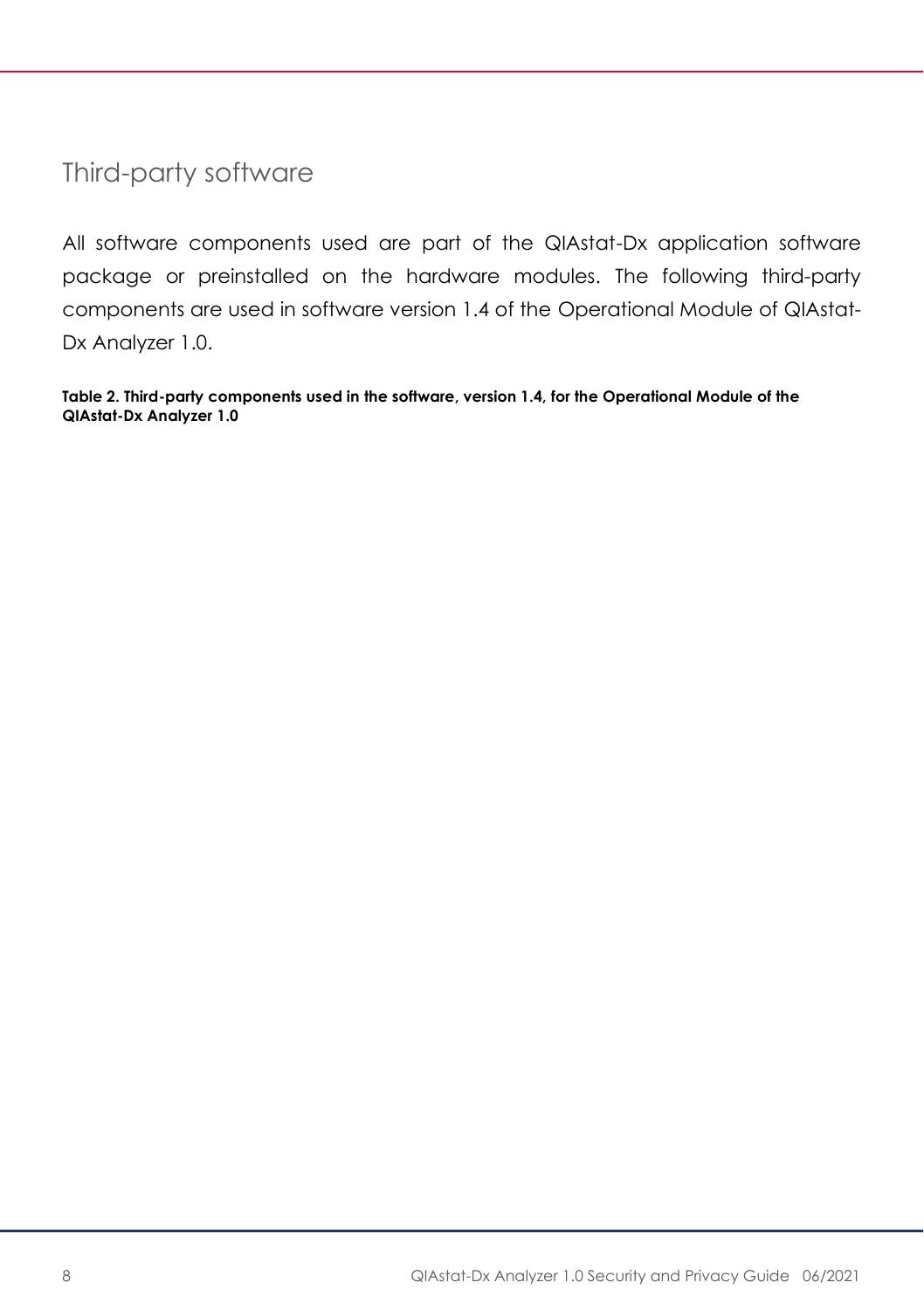| Component                                                       | Vendor                                           | Version                                                        | License                            |
|-----------------------------------------------------------------|--------------------------------------------------|----------------------------------------------------------------|------------------------------------|
| AbsoluteLayout                                                  | <b>Oracle Corporation</b>                        | V8.0.2                                                         | CDDL v1.0                          |
| <b>Apache Commons</b>                                           | Apache Software Foundation                       | Math V3.2, Net V3.3,<br>Lang V2.1, dbcp V1.4.0,<br>pool V1.5.4 | Apache License<br>2.0              |
| Apache HttpClient                                               | The Apache Software<br>Foundation                | V4.5.13                                                        | Apache<br>License, Version<br>2.0  |
| Apache HttpCore                                                 | The Apache Software<br>Foundation                | V4.4.13                                                        | Apache<br>License, Version<br>2.0  |
| Apache POI                                                      | The Apache Software<br>Foundation                | V4.1.2                                                         | Apache<br>License, Version<br>2.0  |
| Apache POI OOXML                                                | The Apache Software<br>Foundation                | V4.1.2                                                         | Apache<br>License, Version<br>2.0  |
| A-VIS Asphere                                                   | Alphagate<br>Automatisierungstechnik<br>GmbH     | V4.0.22                                                        | Commercial                         |
| <b>CUPS</b>                                                     | Apple Inc.                                       | V2.0.3                                                         | Apache<br>License, Version<br>2.0  |
| D-Bus Java                                                      | freedesktop.org, developed<br>by Matthew Johnson | V2.7                                                           | AFL v2.1 or LGPL<br>v <sub>2</sub> |
| FScript                                                         | Developed by Murlen                              | V1.1                                                           | LGPL v2                            |
| Hibernate                                                       | Hibernate.org                                    | V5.4.26.FINAL                                                  | LGPL v2.1                          |
| Jackson<br>(core, annotations,<br>databind, datatype-<br>jsr310 | FasterXML                                        | $V$ 2.12.0                                                     | Apache License<br>2.0              |

Table continued on next page.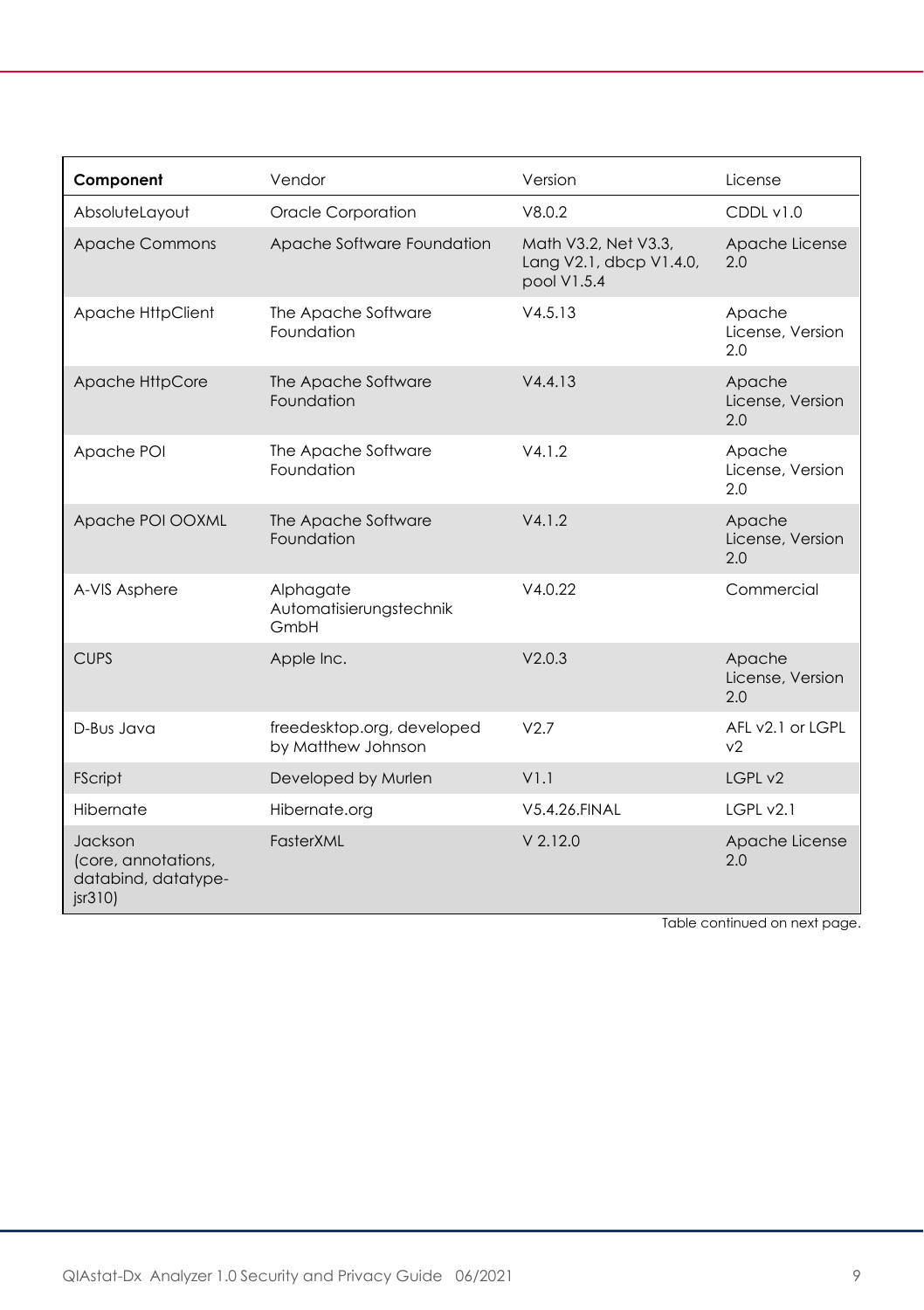#### Table continued from previous page.

| Component                                                                                                                               | Vendor                                                                 | Version                                                                              | License                                                                                           |
|-----------------------------------------------------------------------------------------------------------------------------------------|------------------------------------------------------------------------|--------------------------------------------------------------------------------------|---------------------------------------------------------------------------------------------------|
| <b>JasperReports</b>                                                                                                                    | Jaspersoft                                                             | V6.16.0                                                                              | LGPL v3.0                                                                                         |
| Java SE Embedded (JRE)                                                                                                                  | MicroDoc<br>Computersysteme<br>GmbH                                    | Java SE Embedded<br>8u101 Full JRE Headless<br>for ARMv7-A Little-<br>endian hard-fp | Commercial                                                                                        |
| jSSC (Java Simple Serial<br>Connector)                                                                                                  | Developed by Alexey<br>Sokolov                                         | V2.8.0                                                                               | LGPL v3                                                                                           |
| Launch4j                                                                                                                                | Developed by Grzegorz<br>Kowal                                         | V3.9                                                                                 | Main: 3-Clause<br><b>BSD</b> License<br>Sub (code that is<br>attached to the<br>wrapped jar): MIT |
| Linux OS, BSP                                                                                                                           | System Industrie<br>Electronic GmbH (S.I.E<br>GmbH)                    | V1.0.0                                                                               | GPL v2                                                                                            |
| <b>SMBJ</b>                                                                                                                             | Hieronymus (Jeroen van<br>$Erp$ )                                      | V0.10.0                                                                              | Apache License,<br>Version 2.0                                                                    |
| SpringFramework<br>(Core, AOP, Aspects, Beans,<br>context, context indexer.<br>context support, expression,<br>jcl, web, jdbc, orm, tx) | Pivotal                                                                | V5.2.12.RELEASE                                                                      | Apache License<br>2.0                                                                             |
| SQLite JDBC                                                                                                                             | Developed by Taro L.<br>Saito                                          | V3.16.1                                                                              | Apache License<br>2.0                                                                             |
| TimingFramework                                                                                                                         | Developed by Chef<br>Haase                                             | V0.54                                                                                | BSD, Apache-2.0                                                                                   |
| Zip4J                                                                                                                                   | Developed by Srikanth<br>Reddy Lingala; patched<br>by LRE Medical GmbH | V1.3.2                                                                               | Apache License<br>2.0                                                                             |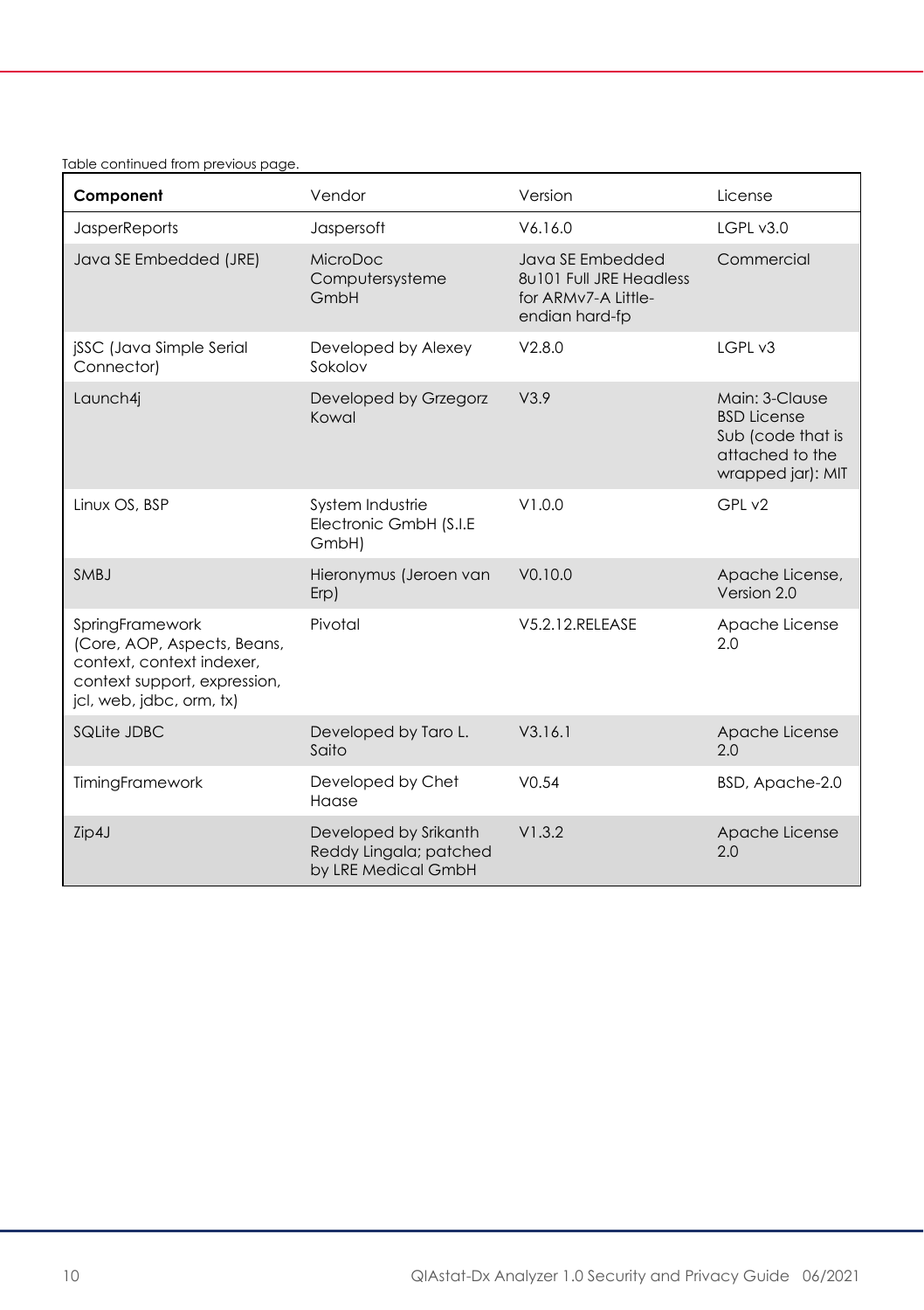### <span id="page-10-0"></span>**Connectivity**

The QIAstat-Dx Analyzer 1.0 provides an ethernet connector for optional integration of the system into the customer network. See [Table 1,](#page-6-0) page [7,](#page-6-0) regarding the transport protocols that can be used.

| Purpose                                                                        | Protocol                                       | Port                 | Authentication |
|--------------------------------------------------------------------------------|------------------------------------------------|----------------------|----------------|
| Hospital information system (HIS)<br>or laboratory information system<br>(LIS) | Health Level 7 (HL7)                           | User defined         |                |
| Printer configuration                                                          | Hyper Text Transfer Protocol (HTTP)            | 631                  | Password       |
| Support                                                                        | Secure shell (SSH)                             | 22                   | Password       |
| QIAsphere Base                                                                 | Hyper Text Transfer Protocol Secure<br>(HTTPS) | 443.<br>configurable | Password       |
| Network share                                                                  | Server Message Block (SMB)                     | 445                  | Password       |

**Table 3. Connectivity options for the QIAstat-Dx Analyzer 1.0**

#### <span id="page-10-1"></span>HIS/LIS configuration

The QIAstat-Dx Analyzer 1.0 can be connected to a HIS or a LIS. This connection provides functionalities, such as the following:

- ⚫ Assay configuration for sending results and requesting work orders
- Running a test based on a work order
- Sending the result of a test
- Activating and configuring communication with the HIS/LIS

HIS/LIS connectivity is disabled by default, but can be enabled or disabled as desired. The host address and port are specified in the settings. The host address allows both an IPv4 address and a name value of the host.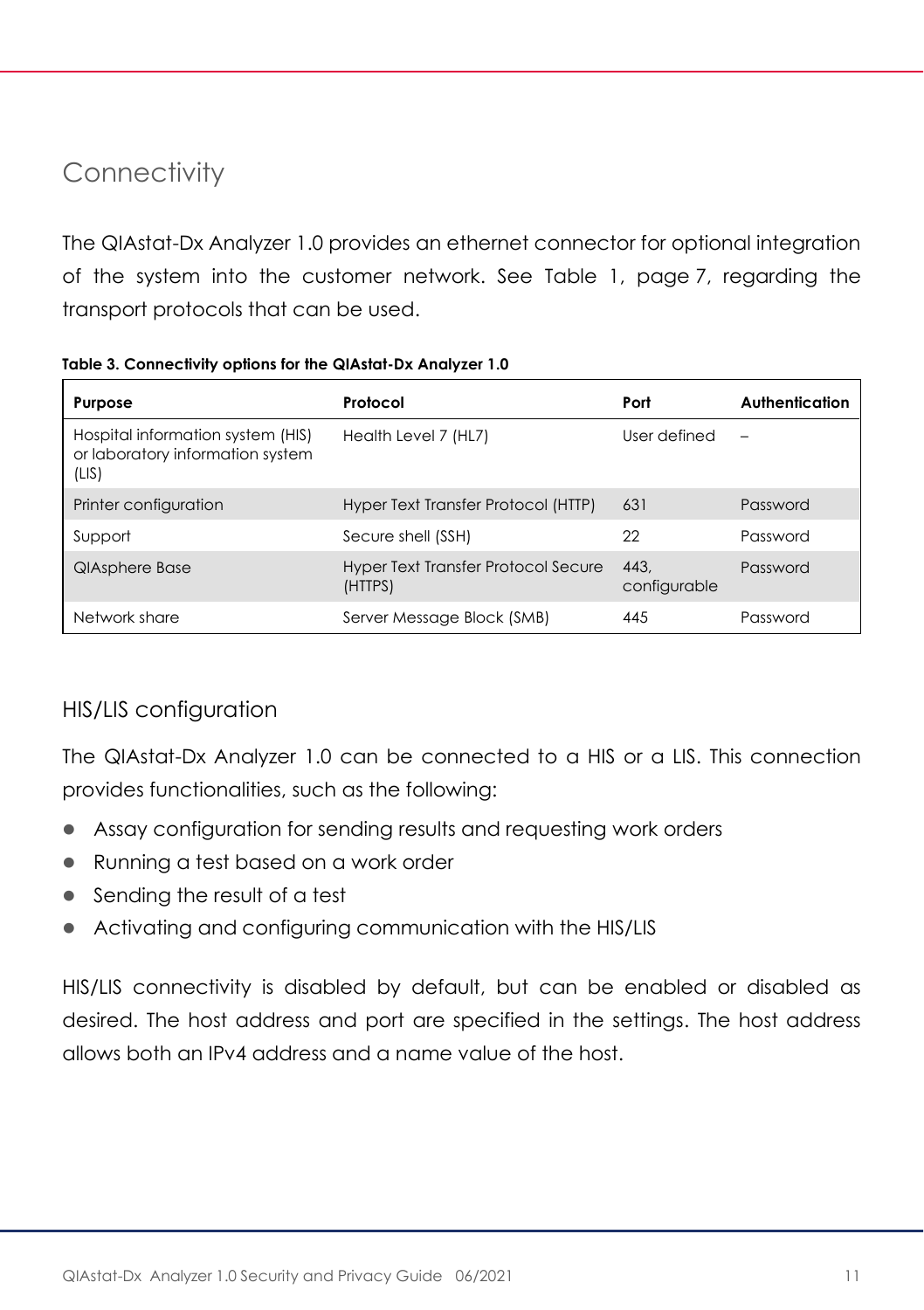The transfer protocol is currently compatible with HL7 version 2.x. The HIS/LIS connection is not encrypted. Contact QIAGEN Technical Service for details regarding the integration options. Also see the *QIAstat-Dx LIS Interface Specification*.

#### **Printer**

The QIAstat-Dx Analyzer 1.0 allows use of networked printers or printers connected to the Operational Module through the USB ports on the back of the instrument. TCP port 631 is used temporarily for the configuration of network printers. See the *QIAstat-Dx Analyzer 1.0 User Manual* and *Printer Setup Guide* for further details.

Printer connections are generally not encrypted. Ensure that access controls are appropriate for the relevant physical connections or infrastructure (USB cable to printer or the network connection) as well as to the printer itself. See the "[Sensitive](#page-13-0)  [data](#page-13-0)" section of the *QIAstat-Dx Analyzer 1.0 User Manual* regarding the sensitivity of printed data.

#### Secure shell

For rare cases in which QIAGEN Technical Service must perform onsite troubleshooting, SSH access can be activated via ethernet. Using the graphical user interface of the Operational Module, a user with appropriate privileges can activate the SSH through the system settings. Port 22 is used for SSH. To activate SSH, a password that is valid for 24 hours is generated. See also "[Remote connectivity](#page-15-0)", page [16,](#page-15-0) for further details.

#### QIAsphere Base

The QIAsphere Base is the communication gateway to QIAGEN´s digital platform, QIAsphere. Users can connect their QIAstat-Dx Analyzer 1.0 to QIAsphere for remote monitoring and other connectivity services. This connection can be set up through an internet connection using cloud services, such as push notifications and network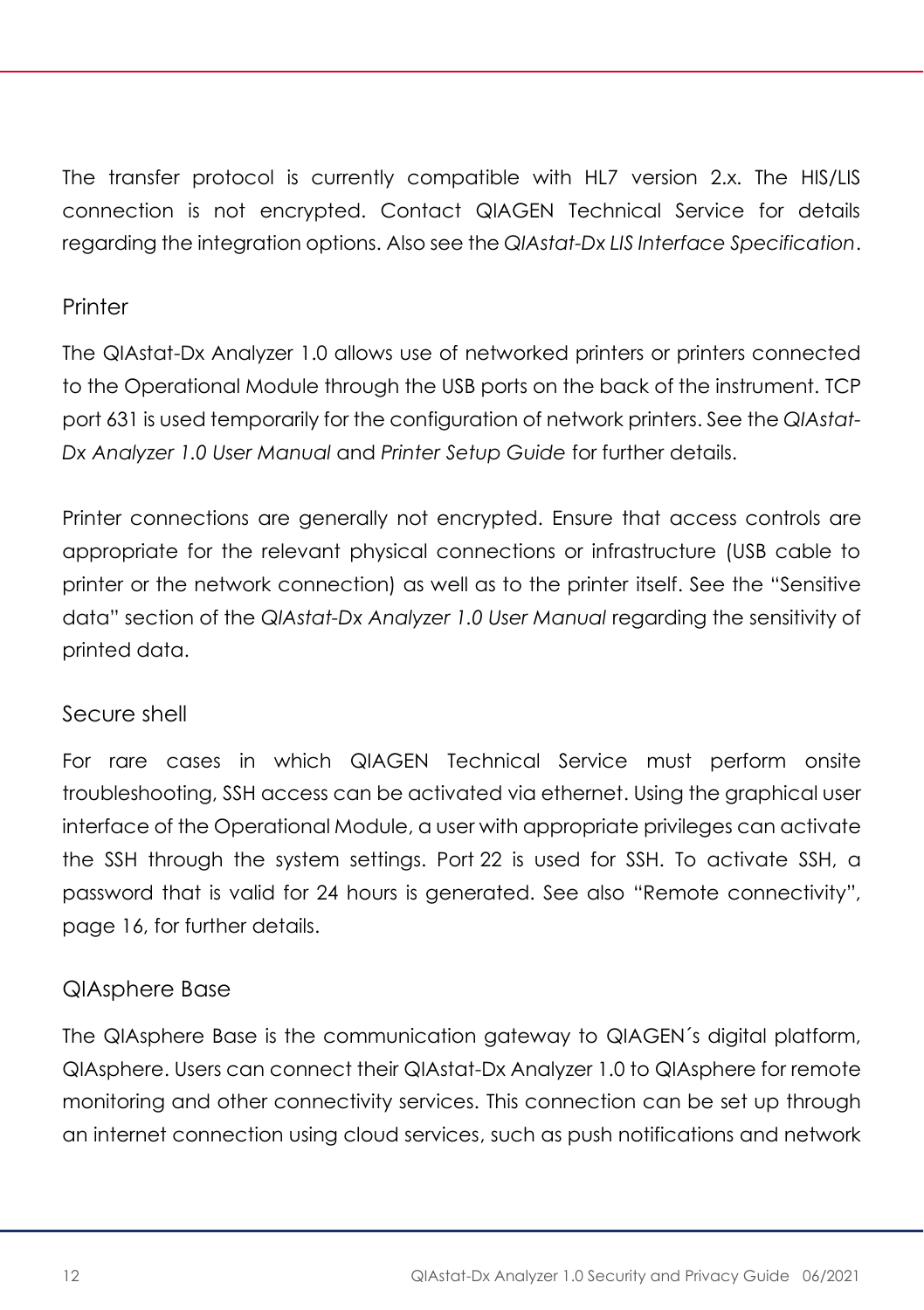independence, to provide full flexibility and maximize the benefits to the connected lab. This connection is turned off by default. The IP address and port are configured by the customer.

In this context following information is transferred to the QIAsphere Base.

- ⚫ Information about mechanical parts of QIAstat-Dx Analyzer 1.0
- Software version and configuration information
- ⚫ Trouble-shooting information in the form of log files
- ⚫ Result data

QIAstat-Dx Analyzer 1.0 ensures that, for any information transferred to QIAsphere Base, this information is de-identified prior to transfer. In detail:

- Usernames and user identifiers are pseudonymized.
- Patient identifiers and sample identifiers are anonymized.

In addition, see Technical Information *QIAsphere [Product and Solution Security](https://www.qiagen.com/resources/download.aspx?id=297539de-524d-4455-963e-a15cfa214ad8&lang=en)*, available at qiagen.com, for further security-related information regarding QIAsphere and QIAsphere Base.

#### Network shares

The QIAstat-Dx Analyzer 1.0 can access shared folders via SMB. Network sharing is used to store backups outside of the system. The connection settings, including the credentials, are specified by the customer. The QIAstat-Dx Analyzer 1.0 itself does not offer remote file access.

The security of this connection relies on proper setup of SMB network sharing on the customer PC.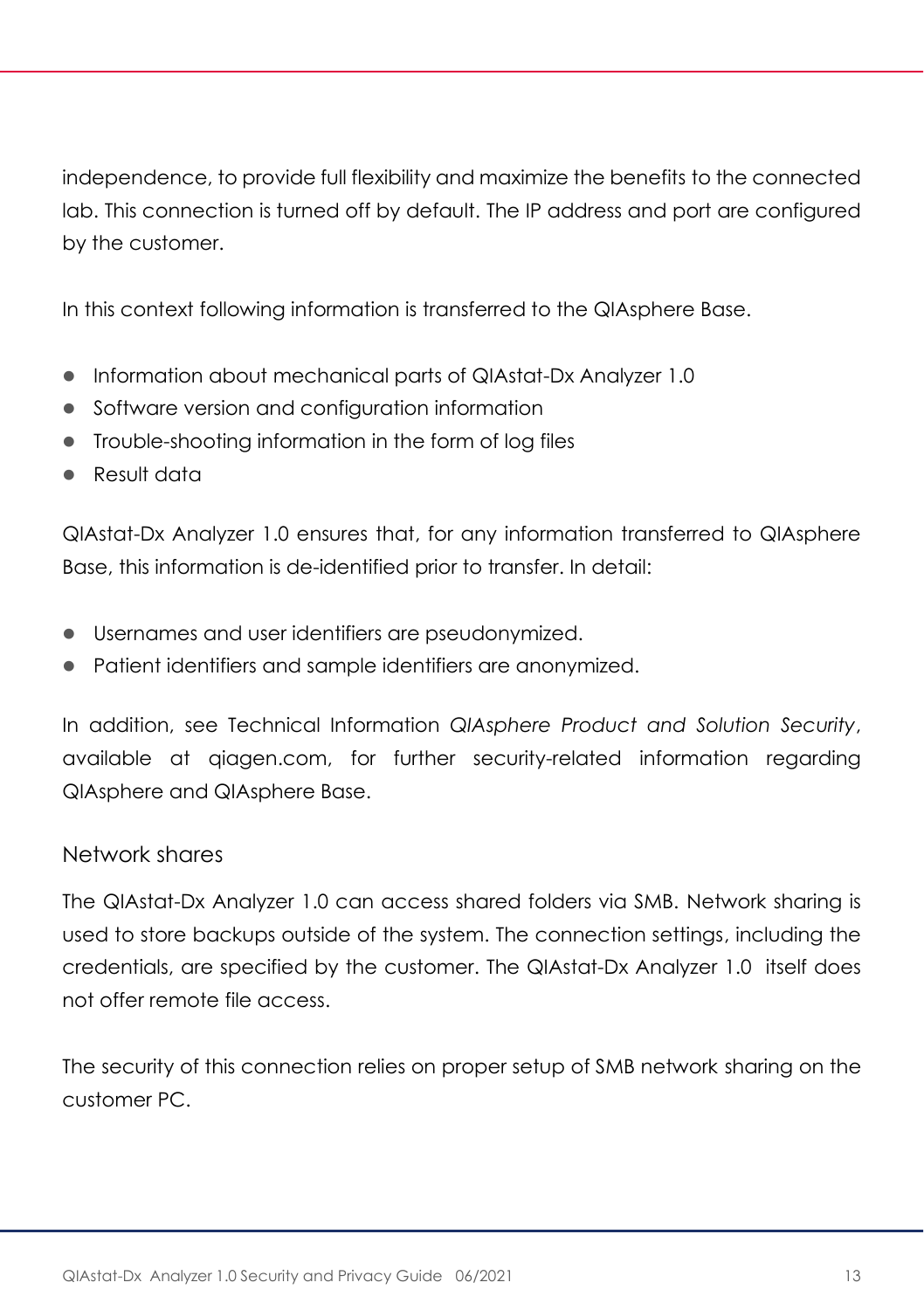# Security patching

Security patches are provided when appropriate and are installed by the system update mechanism of the QIAstat-Dx Analyzer 1.0.

### <span id="page-13-0"></span>Sensitive data

The QIAstat-Dx Analyzer 1.0 does not process or store protected health information (PHI) or personal identifiable information (PII). We strongly advise customers to not use input fields to insert PHI or PII.

The passwords of the user accounts are hashed, and all other information of user management is encrypted and stored on the system.

Exportable support packages and data sent to QIAsphere do not contain sensitive data. User IDs are pseudonymized and patient IDs and sample IDs are anonymized.

The test report contains the user ID, patient ID and sample ID.

# Security Controls

### Security recommendations

It is recommended to follow your organization's security policies for your local network, as communication with HIS/LIS is not encrypted (also see "[Connectivity](#page-10-0)" and "HIS/LIS [configuration](#page-10-1)", pages [11](#page-10-0) an[d 11,](#page-10-1) respectively.

To avoid operational issues, the following activities are exempt from the automatic log off that occurs after a defined period during which there are no user interactions: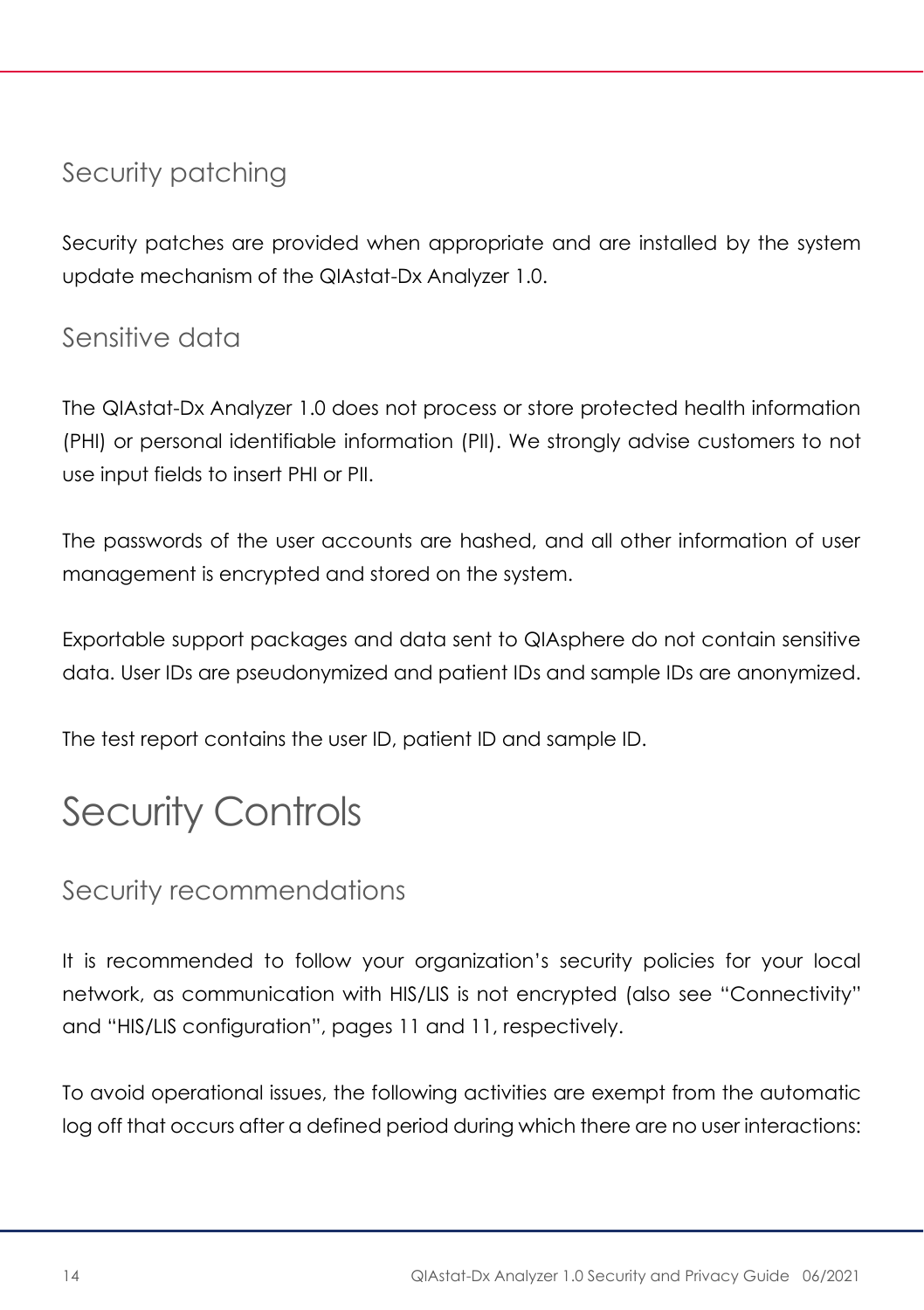- System update
- System backup and restore
- Creating, opening and viewing archives from former results

User must attend system back up and creation of archive to avoid unauthorized access.

### Malware and vulnerability protection

The QIAstat-Dx Analyzer 1.0 is a closed, Linux-based system. The application runs in kiosk mode. There is no access to the underlying operating system (except by a QIAGEN service technicians). Only a limited number of file types can be uploaded, and upload is controlled for authenticated and authorized administrative users through the graphical user interface of the QIAstat-Dx Analyzer 1.0. See "[Operating](#page-5-0)  [system](#page-5-0)", page [6,](#page-5-0) for further implemented mitigations. There is no additional malware protection provided.

### Incident and vulnerability handling — software updates and security patches

Patches for the QIAstat-Dx Analyzer 1.0 are part of the regular system update. They contain updates and vulnerability remediation for the application software and the underlying operating system. These updates undergo the typical verification and validation process according to QIAGEN's global quality management system.

Customers are informed when updates are available. Customers can proactively obtain updates from [www.qiagen.com](http://www.qiagen.com/) or contact QIAGEN Technical Service for further support.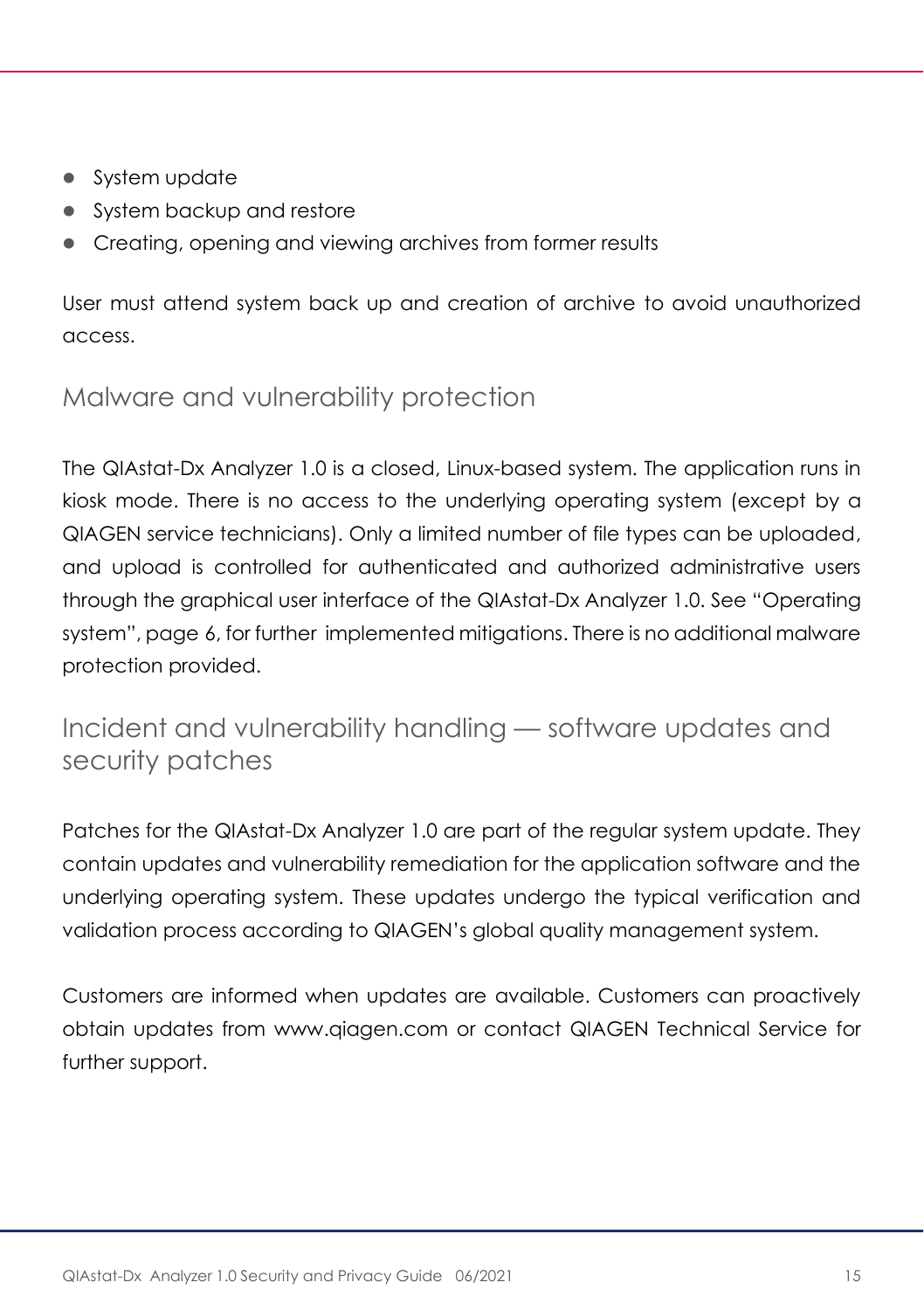If you suspect a cybersecurity incident impacting the QIAstat-Dx Analyzer 1.0 has occurred, contact QIAGEN Technical Support.

### <span id="page-15-0"></span>Remote connectivity

This section describes how the remote connections of the QIAstat-Dx Analyzer 1.0 are protected. Remote connection to the QIAstat-Dx Analyzer 1.0 is only intended from within the customer network.

For maintenance or technical support, an SSH connection can be established to the Operational Module of the QIAstat-Dx Analyzer 1.0. This access is limited to QIAGEN service technicians. For this, the technician requires physical access to the device. To establish an SSH connection, the QIAstat-Dx Analyzer 1.0 creates a random password which expires after 24 hours. No remote access from outside of the customer network is foreseen. See the *QIAstat-Dx Analyzer 1.0 User Manual* for details regarding configuration.

The SMB file share option allows the access of remote network resources. The QIAstat-Dx Analyzer 1.0 itself does not offer remote file access.

QIAsphere connectivity is enabled through a QIAsphere Base device. The customer must configure the IP address, port and password for the connection to the QIAsphere Base device. The communication is always initiated by the QIAstat-Dx Analyzer 1.0.

The optional network printer configuration, which is based on the Common Unix Printing System, is protected by a customer-specified password.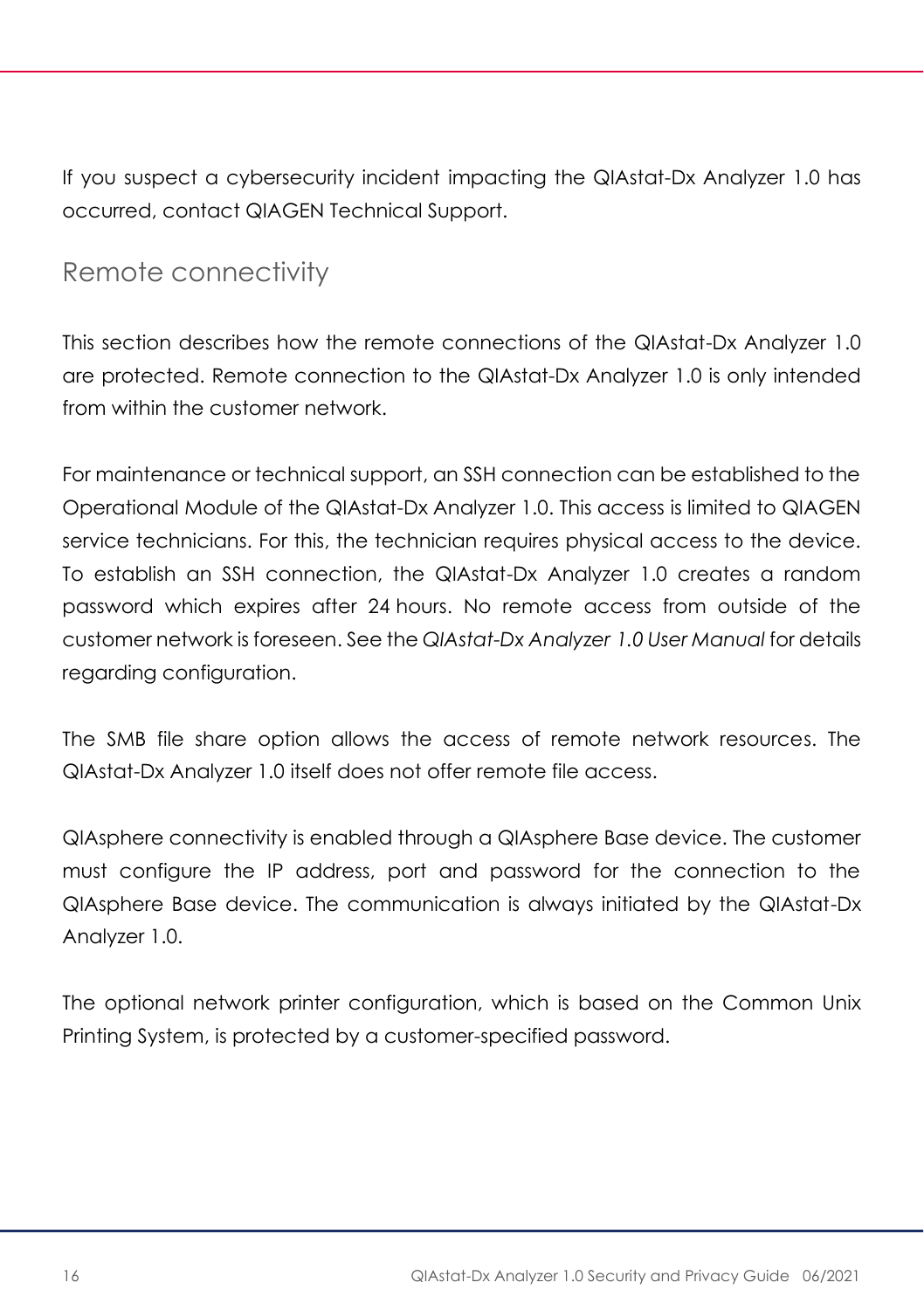# Authentication and authorization

Users of the QIAstat-Dx Analyzer 1.0 must authenticate themselves before using the system if the multi-user mode is activated (see the "User Management" section the *QIAstat-Dx Analyzer 1.0 User Manual*). The user must provide their user ID and the password before gaining access to the system.

The use of access control is highly recommended.

#### User accounts

An administrator account is pre-configured and must be changed after the first login. Contact QIAGEN Technical Support to recover the administrator account in the case that the password has been forgotten. Additional user accounts can be added through user management.

#### Role-based access control

[Table 4](#page-17-0) lists the user roles and their privileges.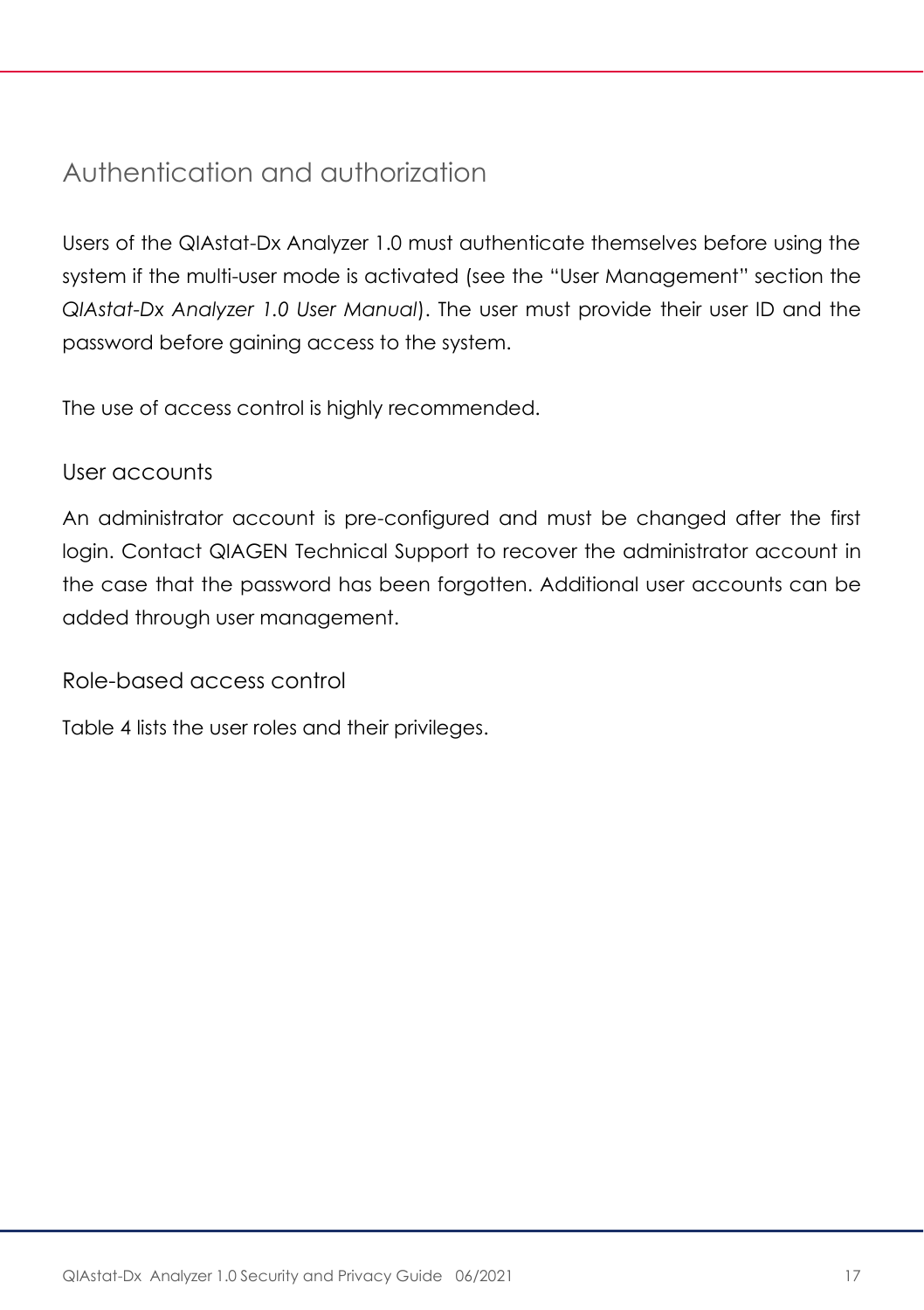| User role                | <b>Privileges</b>                                                                                                                                 | Example                                                            |
|--------------------------|---------------------------------------------------------------------------------------------------------------------------------------------------|--------------------------------------------------------------------|
| Administrator            | All                                                                                                                                               | Instrumentation or IT responsibility                               |
| Laboratory<br>Supervisor | Manage user accounts<br>Introduce new assays to the assay<br>collection<br>Run assays<br>View results from all users<br>Generate support packages | Laboratory head                                                    |
| Advanced User            | Run assays<br>View detailed results of their own user tests<br>(e.g., amplification plots, etc.)<br>Generate support packages                     | Microbiologist, laboratory<br>technician                           |
| <b>Basic User</b>        | Run assays<br>View non-detailed results of their own user<br>tests (e.g., positive/negative results)<br>Generate support packages<br>$\bullet$    | Healthcare provider (e.g., nurse,<br>doctor, general practitioner) |

#### <span id="page-17-0"></span>**Table 4. Privileges assigned by user roles**

#### Authentication mechanisms

After successful initial installation of the QIAstat-Dx Analyzer 1.0, User Access Control is activated automatically. At first login, it is strongly recommended to create at least one user account that is not assigned the "Administrator" role.

User Access Control can be enabled and disabled.

When User Access Control is enabled, users must identify themselves by logging in with their account ID and personal password to access QIAstat-Dx Analyzer 1.0 functions. If a password is entered incorrectly three times, the system is locked for one minute before the user can attempt logging in again.

#### Password rules

It is recommended to follow the rules of your organization's password policies when defining a new password.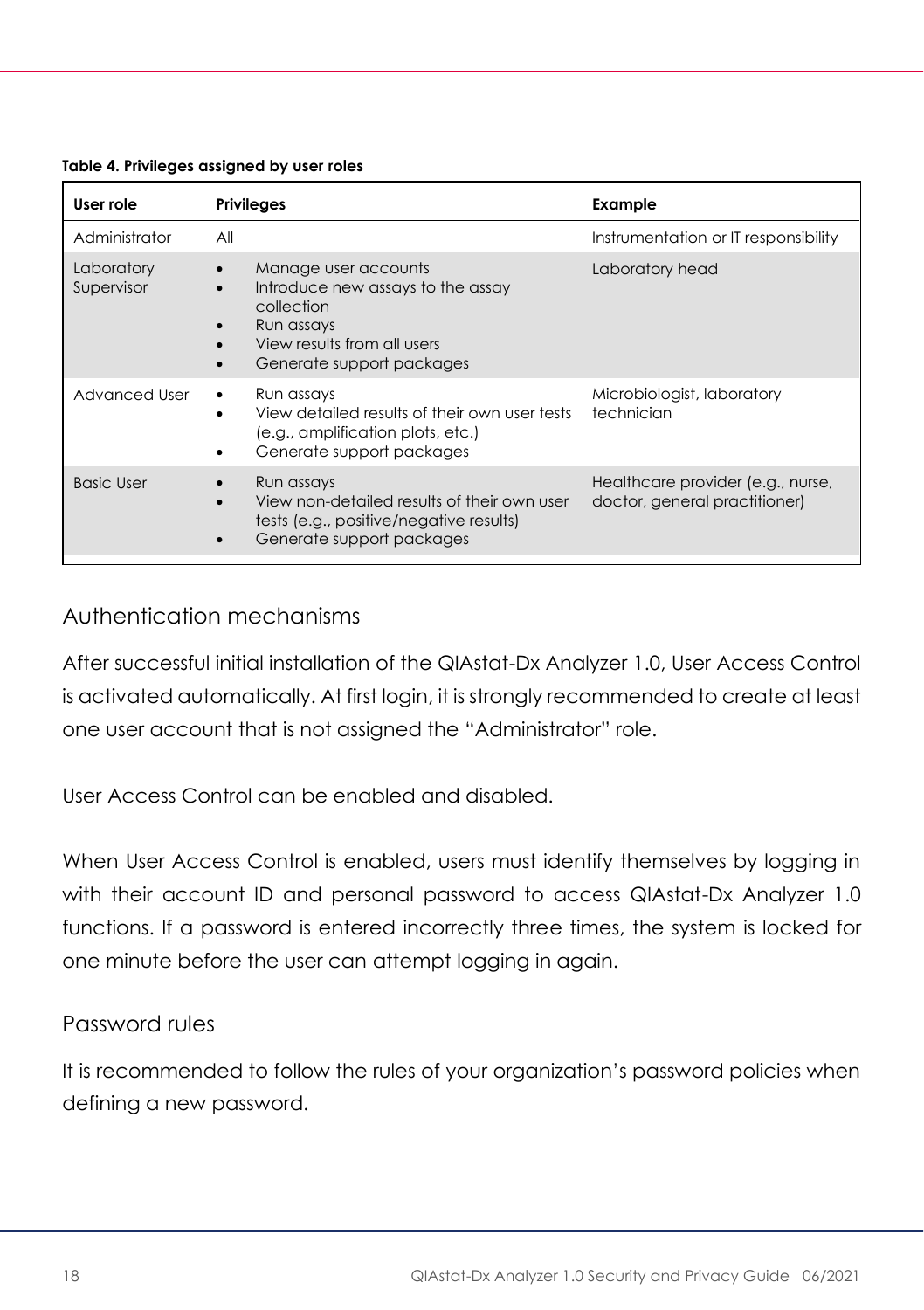The QIAstat-Dx Analyzer 1.0 allows passwords of 6–15 characters Only the following characters can be used for passwords:

- $0 9$
- $Q Z$
- $A 7$
- *\_* (underscore)
- (space)

User passwords do not expire and shall be changed according to the customer's security policies.

# Physical protection

The customer shall establish an appropriate access-control system and provide environmental conditions for physical protection of the QIAstat-Dx Analyzer 1.0. See the *QIAstat-Dx Analyzer 1.0 User Manual* for required operating conditions.

# Event and audit logging

#### System log

The system log records general information about the use of the Operational and Analytical Modules, such as the addition or removal of users, assays, logins, logouts and starting times of tests. The System Log can be exported by users assigned the Administrator, Lab Supervisor and Service Technician roles.

The log files are organized as a revolving group of files on the internal file system. Data are added to the log files until the maximum size is reached for the file. Subsequently the oldest file will be overwritten. The maximum size of the log files can be configured in the settings.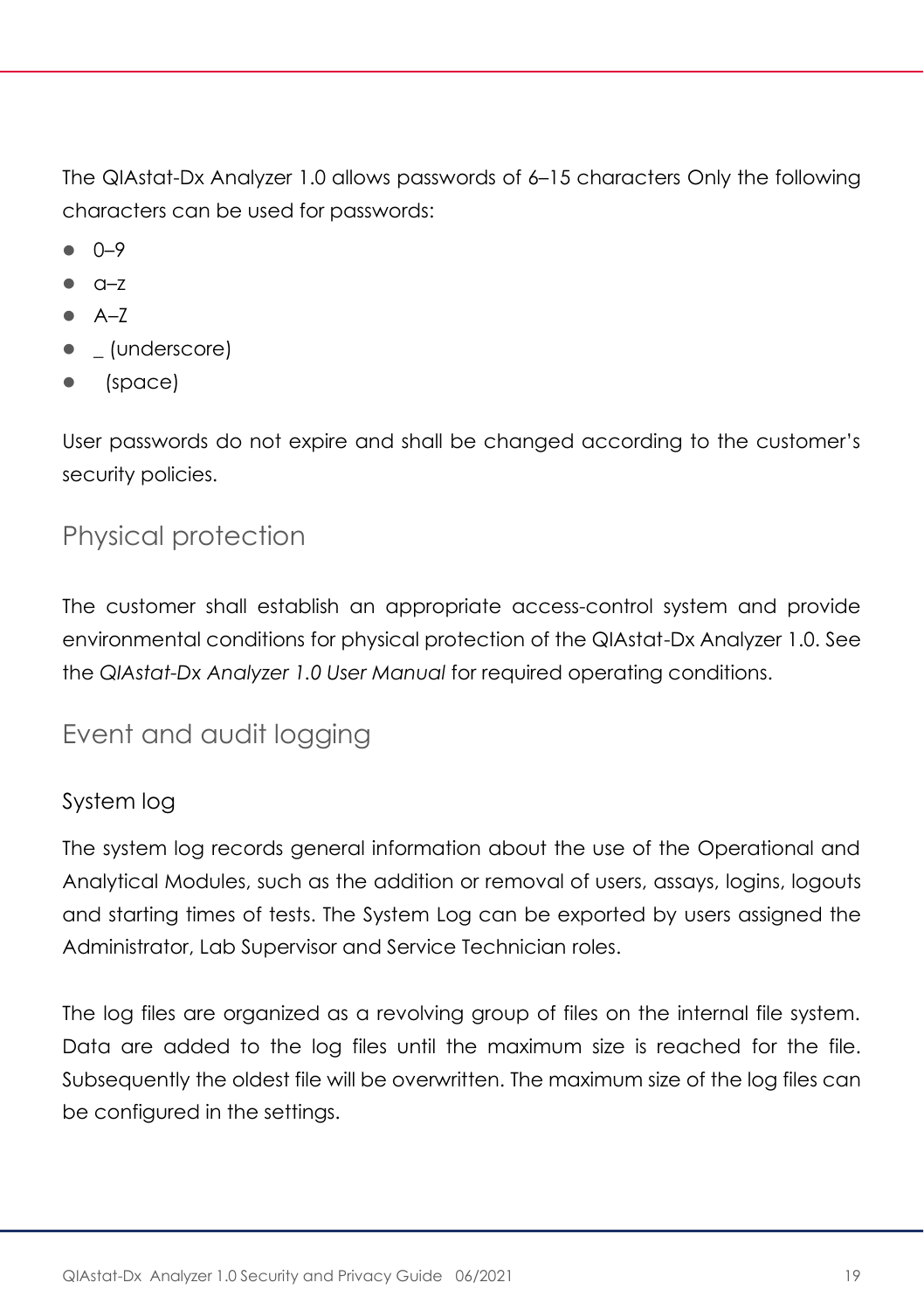#### Support package

If support is required, a support package can be created that contains all required run information, as well as system and technical log files. The support package can be saved to a USB storage device and provided to QIAGEN Technical Service.

### Data protection

Protection of data in transit

See "HIS/LIS [configuration](#page-10-1)", page [11,](#page-10-1) regarding HIS/LIS data exchange.

The connection to QIAsphere Base is secured by HTTPS transport layer security (TLS).

The connection to network printers is not secured.

Protection of data at rest

User passwords are hashed before storing.

Protection of exported data

#### **Archives**

Results from former runs can be archived to a USB storage device. The archive files are encrypted using the Advanced Encryption Standard (AES).

#### **Backups**

Backup packages are password protected and AES encrypted. See also "[Disaster](#page-20-0)  [prevention and recovery](#page-20-0)", page [21.](#page-20-0)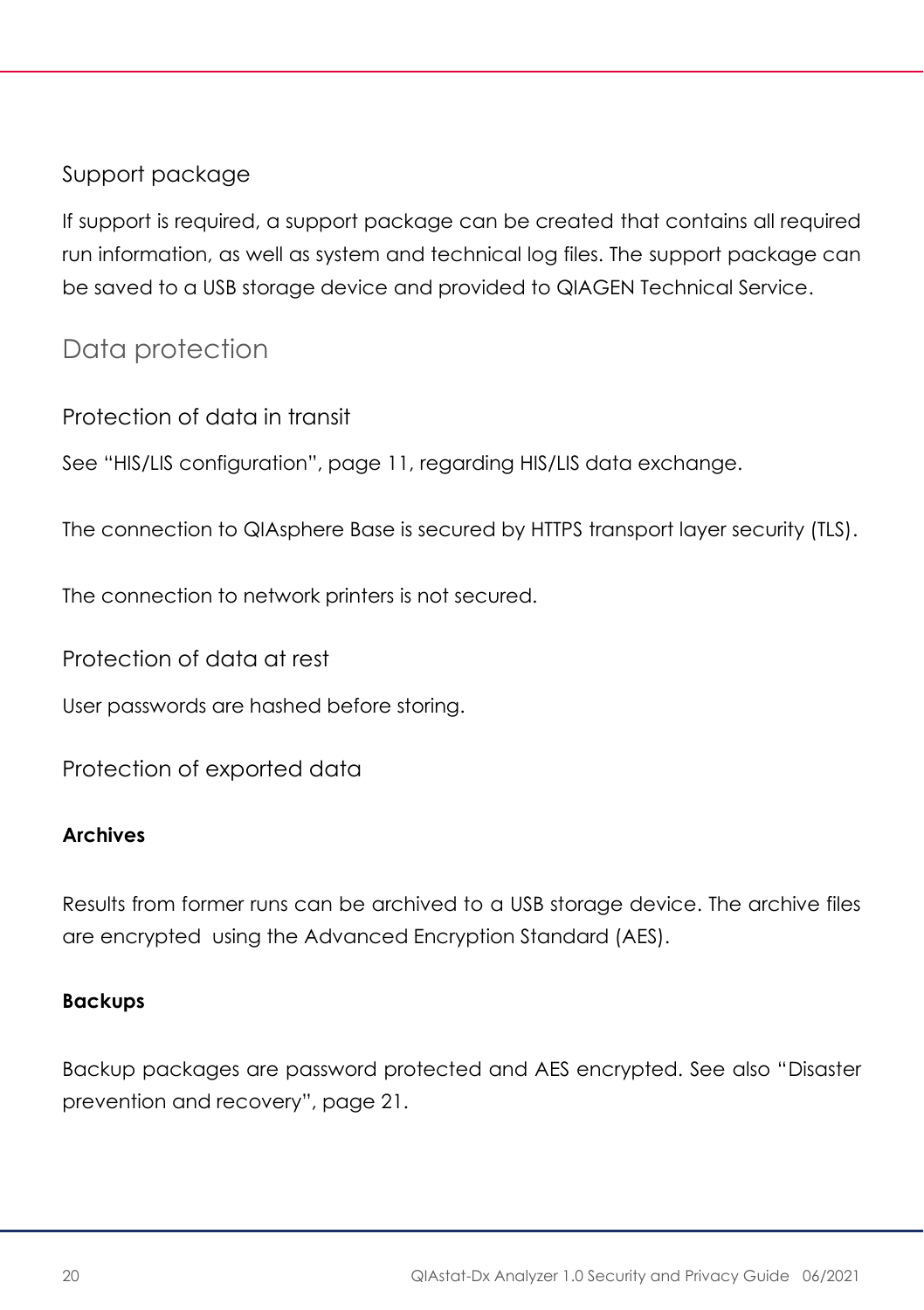#### Data handling at device end of life

The QIAstat-Dx Analyzer 1.0 provides an option to restore factory defaults. The customer can request an empty database which resets the system when installed using the restore mechanism.

#### <span id="page-20-0"></span>Disaster prevention and recovery

The QIAstat-Dx Analyzer 1.0 provides manual backup and restore functionality. Backups are saved on a USB storage device or on a configured SMB file share and can be restored accordingly. The backup packages are password protected.

It is strongly recommended to back up regularly and save the resulting backup package to a safe location.

# Secure Configuration

# Installation and initial configuration

Follow the installation procedure described in the *QIAstat-Dx Analyzer 1.0 User Manual.* Appropriate training can be requested for safe and secure operation of the system.

It is strongly recommend to use appropriate physical-access control whenever the QIAstat-Dx Analyzer 1.0 is to be used while user management is disabled.

The customer is obliged to change the preset password of the "administrator" account after the first login when user management is enabled.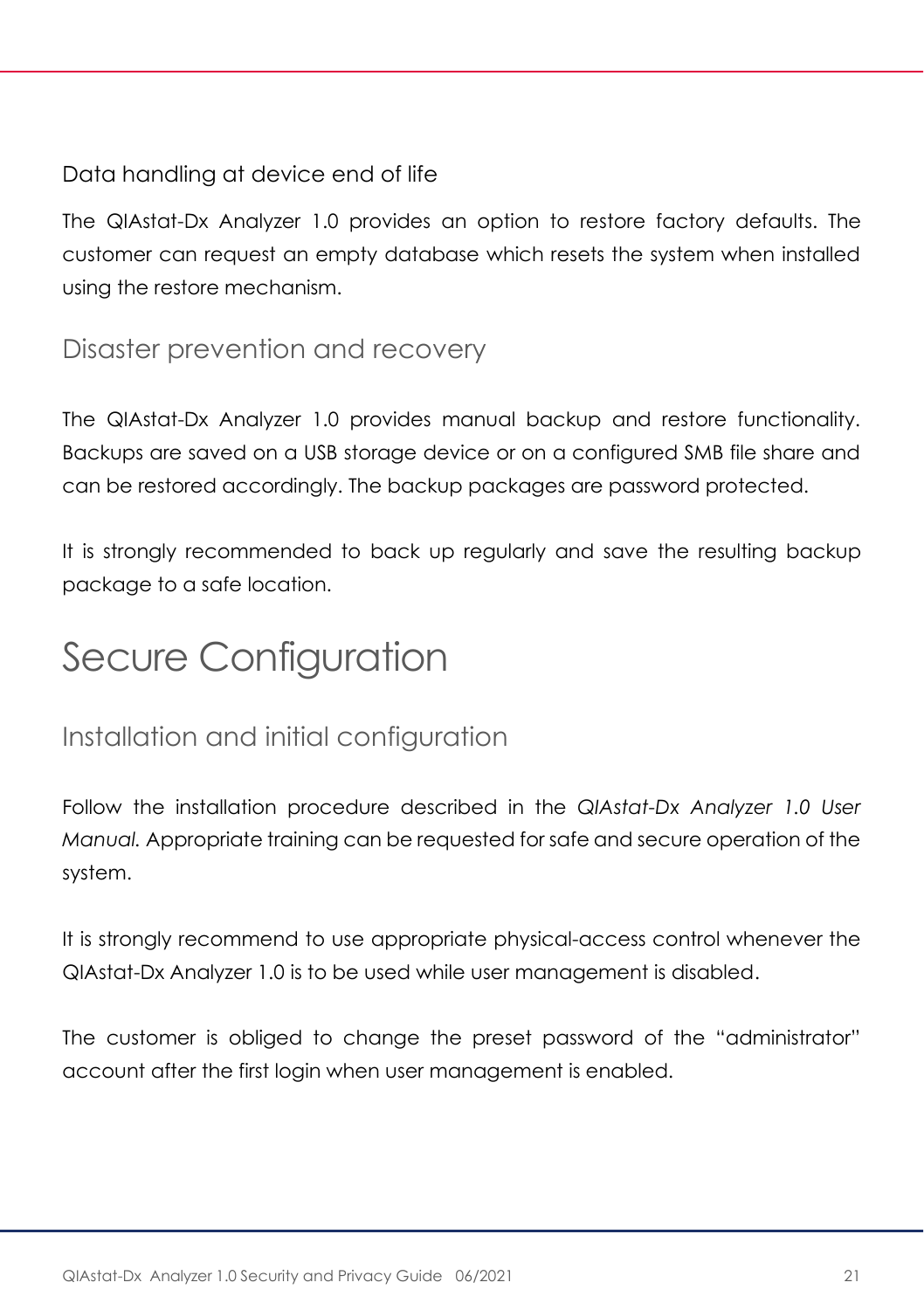### Modifications to the system

To connect the QIAstat-Dx Analyzer 1.0 to a printer, download the *Printer Setup Guide* from www.qiagen.com and configure according to your printer type.

# Security best-practices

For safe and secure operation, the QIAstat-Dx Analyzer 1.0 can be integrated into a securely protected network. Do not expose the system to the internet. Follow the instruction carefully.

If you encounter functional or security issues, contact QIAGEN Technical Support.

# Regulatory Compliance

# EU General Data Protection Regulation

This section describes compliance to the European General Data Protection Regulation (GDPR) 2016/679.

GDPR requests two specific principles to be implemented:

● Privacy by Desian:

Data privacy through technology design: The design and implementation of the system shall ensure that privacy requirements are met.

● Privacy by Default:

The configuration of the system ensures privacy out of the box: the system shall be configured in such a way that privacy is ensured directly after installation, without having to do anything, in particular, to enable additional security settings.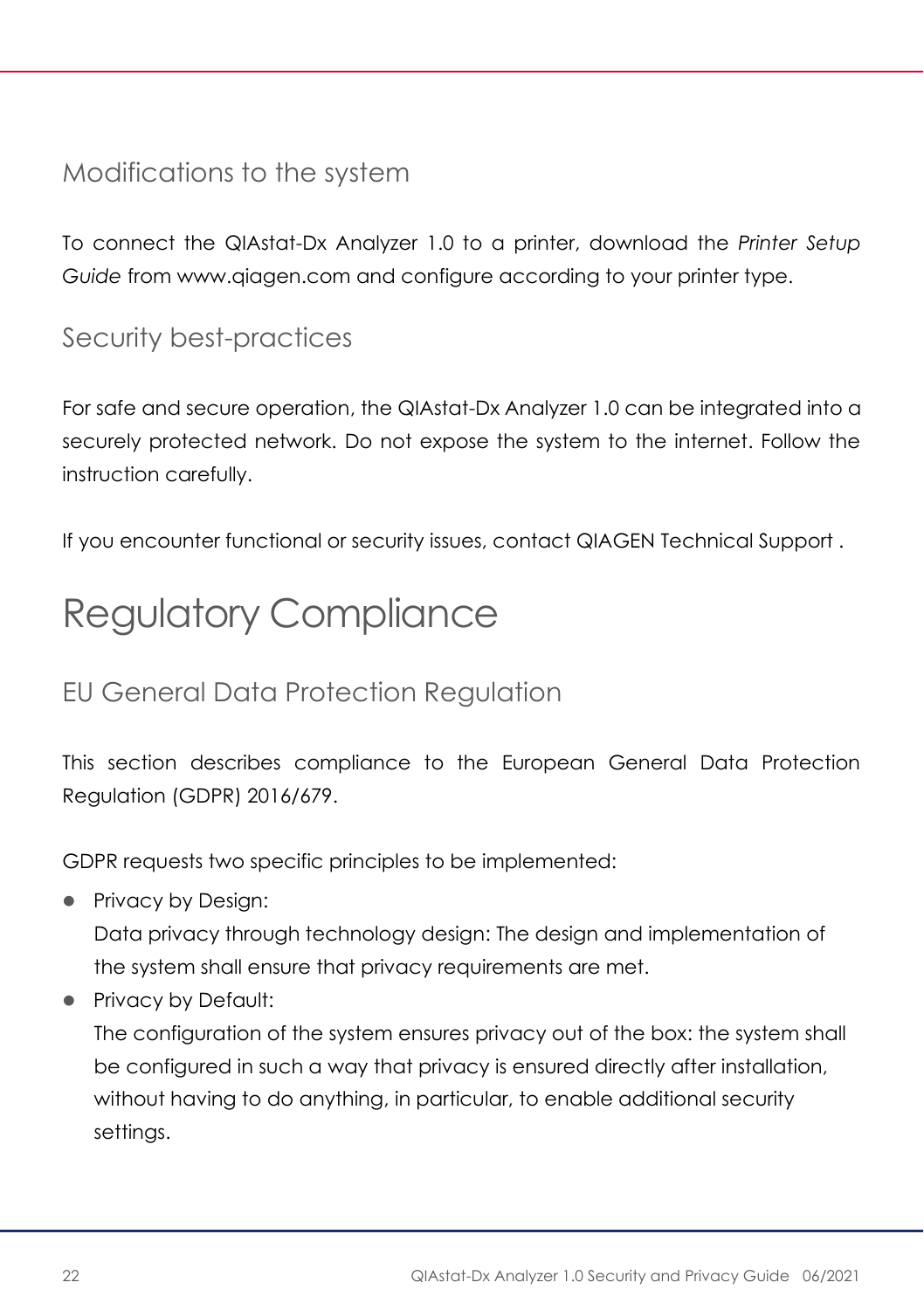The following organizational and technical elements have been implemented to achieve GDPR compliance:

- ⚫ No personal data is stored.
- ⚫ Options for pseudonymization and anonymization of personal data are available for exported data.
- Sensitive data is access controlled and/or stored hashed or encrypted.
- ⚫ Transferred log files contain only pseudonymization and anonymization data.
- ⚫ No personal data is transferred to QIAGEN or any third party.
- ⚫ User access controls allow access to personal data in the application to be controlled.

# MDS² Form

The MDS<sup>2</sup> form is available for the QIAstat-Dx Analyzer 1.0 . Customer can request the form from QIAGEN Technical Service.

# Legal Statement and Disclaimer

See the *QIAstat-Dx Analyzer 1.0 User Manual* for software license agreements and warranty disclaimers.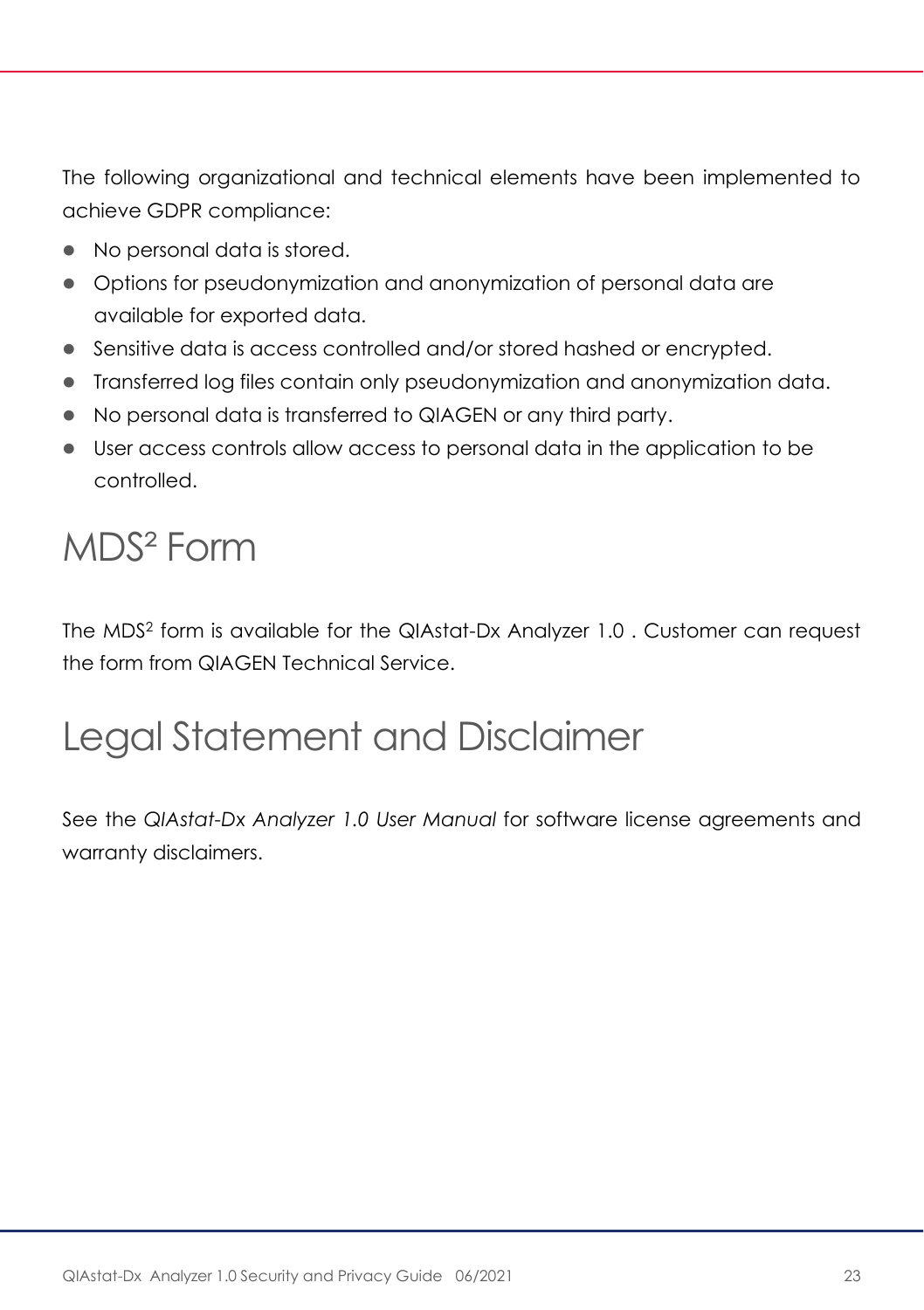For up-to-date licensing information and product-specific disclaimers, see the respective QIAGEN kit handbook or user manual. QIAGEN kit handbooks and user manuals are available at www.qiagen.com or can be requested from QIAGEN Technical Services or your local distributor.

Trademarks: QIAGEN®; Sample to Insight®, QIAstat-Dx® (QIAGEN Group). Registered names, trademarks, etc. used in this document, even when not specifically marked as such, may still be protected by law.

1124534 06/2021 PROM-18114-010 © 2021 QIAGEN, all rights reserved.